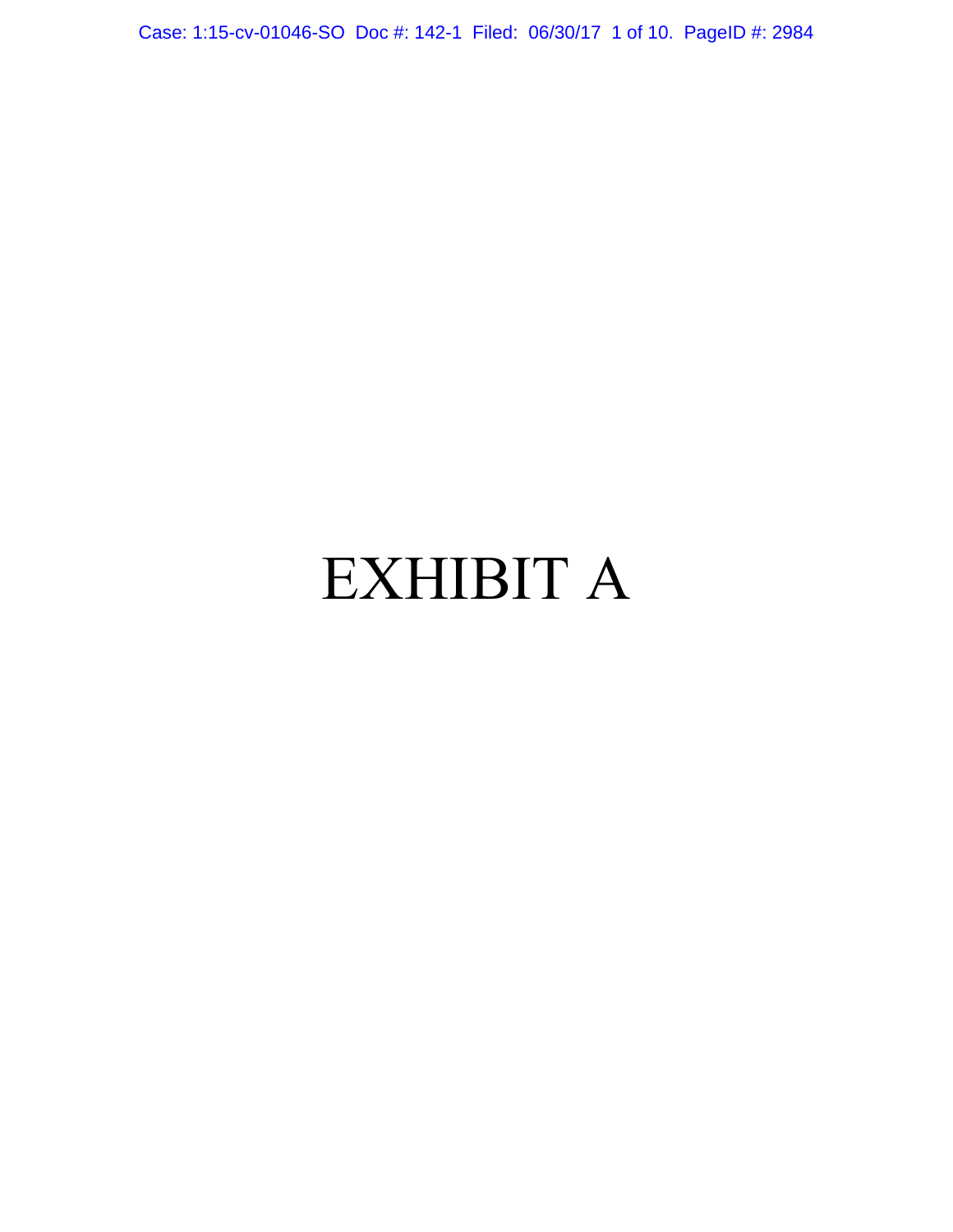# Case: 1:15-cv-01046-SO Doc #: 142-1 Filed: 06/30/17 2 of 10. PageID #: 2985

| <b>Baseline</b><br>Appendix Line # | EXHIBIT A: 2016 Outcome Measures<br><b>Consent Decree</b><br>Paragraph | Consent<br>Decree<br>Section | <b>Topic</b>       | Name of Measure                                      | Included in<br>2015 Baseline?<br>(yes/no) | Source of Data | <b>2015 Data</b><br>Collected | <b>2016 Data</b><br>Collected | % increase or<br>decrease from 2015<br>through 2016 | <b>Comments</b>                                                                                                                                                                                                               |
|------------------------------------|------------------------------------------------------------------------|------------------------------|--------------------|------------------------------------------------------|-------------------------------------------|----------------|-------------------------------|-------------------------------|-----------------------------------------------------|-------------------------------------------------------------------------------------------------------------------------------------------------------------------------------------------------------------------------------|
|                                    | 367 a                                                                  |                              | Use of Force (UOF) |                                                      |                                           |                |                               |                               |                                                     |                                                                                                                                                                                                                               |
|                                    |                                                                        | 367 a. 1                     | <b>UOF</b>         | UoF Charges                                          | yes                                       | <b>IAPro</b>   | see below                     | see below                     |                                                     |                                                                                                                                                                                                                               |
|                                    |                                                                        |                              |                    | # of UOF charges                                     |                                           |                | 350                           | 307                           | $-12%$                                              | 2015/Baseline: Validational data from CPD captured<br>349 use of force cases (based on timing of data<br>request); 2016: Validational data from CPD captured<br>318 use of force cases (based on timing of data<br>request).  |
|                                    | 367 a. 1                                                               |                              | <b>UOF</b>         | #of non-UoF charges<br>UoF Charges ending in arrests | yes                                       | IAPro          | 38,920<br>see below           | 31,968<br>see below           | $-18%$                                              | 2015: 39,270 charges; 2016: 32275 charges in 2016                                                                                                                                                                             |
|                                    |                                                                        |                              |                    |                                                      |                                           |                |                               |                               |                                                     | Validational data from CPD captured 289 Arrests                                                                                                                                                                               |
|                                    |                                                                        |                              |                    | # UoF ending in arrests                              |                                           |                | 285                           | 243                           | $-15%$                                              | with 609 different charge types for 2016<br>24,371 total arrests in 2015; 19,668 total arrests in                                                                                                                             |
|                                    |                                                                        |                              |                    | Total # of non-UoF ending in arrests                 |                                           |                | 24,086                        | 19,425                        | $-19%$                                              | 2016                                                                                                                                                                                                                          |
|                                    |                                                                        | 367 a. 1                     | <b>UOF</b>         | UoF rates<br>UoF as % of all charges                 | yes                                       | IAPro          | see below<br>0.9%             | ee below<br>1.0%              | 7%                                                  |                                                                                                                                                                                                                               |
|                                    |                                                                        |                              |                    | UoF arrests as % of all arrests                      |                                           |                | 1.2%                          | 1.2%                          | 6%                                                  |                                                                                                                                                                                                                               |
| 11                                 |                                                                        |                              |                    | % of UoFs ending in arrest                           |                                           |                | 81%                           | 79%                           | $-3%$                                               |                                                                                                                                                                                                                               |
| 12                                 |                                                                        |                              |                    | % of non-UoFs ending in arrest                       |                                           |                | 62%                           | 61%                           | $-2%$                                               |                                                                                                                                                                                                                               |
| 13                                 | 367                                                                    | a.1                          | <b>UOF</b>         | District                                             | yes                                       | <b>IAPro</b>   | see below                     | ee below                      |                                                     |                                                                                                                                                                                                                               |
| 14<br>15                           |                                                                        |                              |                    | District 1<br>District 2                             |                                           |                | 36<br>64                      | 29<br>57                      | $-19%$<br>$-11%$                                    |                                                                                                                                                                                                                               |
| 16                                 |                                                                        |                              |                    | District 3                                           |                                           |                | 100                           | 114                           | 14%                                                 |                                                                                                                                                                                                                               |
| 17                                 |                                                                        |                              |                    | District 4                                           |                                           |                | 85                            | 64                            | $-25%$                                              |                                                                                                                                                                                                                               |
| 18                                 |                                                                        |                              |                    | District 5                                           |                                           |                | 61                            | 39                            | $-36%$                                              |                                                                                                                                                                                                                               |
| 19                                 |                                                                        |                              |                    | outside city                                         |                                           |                |                               |                               | $-75%$                                              |                                                                                                                                                                                                                               |
| 20                                 |                                                                        |                              |                    | Unknown/NULL                                         |                                           |                |                               |                               |                                                     | These data are for all officers that used force.                                                                                                                                                                              |
| 21                                 |                                                                        | 367 a. 1                     | <b>JOF</b>         | Force type                                           | yes                                       | <b>IAPro</b>   | see below                     | see below                     |                                                     | Multiple force types used by officers per citizen.<br>2015 total =1311; 2016 total=1210                                                                                                                                       |
| 22                                 |                                                                        |                              |                    | <b>Balance Displacement</b>                          |                                           |                | 76                            |                               | $-99%$                                              |                                                                                                                                                                                                                               |
| 23<br>24                           |                                                                        |                              |                    | Body Force<br>Control Hold-Restraint                 |                                           |                | 463<br>217                    | 323                           | $-98%$<br>49%                                       |                                                                                                                                                                                                                               |
| 25                                 |                                                                        |                              |                    | Control Hold-Takedown                                |                                           |                | 65                            | 124                           | 91%                                                 |                                                                                                                                                                                                                               |
| 26                                 |                                                                        |                              |                    | Joint Manipulation                                   |                                           |                | 137                           | 159                           | 16%                                                 |                                                                                                                                                                                                                               |
| 27                                 |                                                                        |                              |                    | Tackling/Takedown                                    |                                           |                | 142                           | 63                            | $-56%$                                              |                                                                                                                                                                                                                               |
| 28                                 |                                                                        |                              |                    | Taser                                                |                                           |                | 44                            | 36                            | $-18%$                                              |                                                                                                                                                                                                                               |
| 29                                 |                                                                        |                              |                    | Verbal/Physical Gestures                             |                                           |                | 31                            |                               | $-100%$                                             |                                                                                                                                                                                                                               |
|                                    |                                                                        |                              |                    | Other (1-25 instance each)                           |                                           |                | 106                           | 485                           | 358%                                                | This is a designation created by the Monitoring<br>Team and includes several categories with fewer<br>than 25 instances. These are not classified as<br>"Other" in IAPro or by the CPD                                        |
| 31                                 |                                                                        |                              |                    | Unknown/NULL                                         |                                           |                | 30                            |                               | $-87%$                                              |                                                                                                                                                                                                                               |
| 32                                 | 367                                                                    | a.1                          | <b>JOF</b>         | Arrest type                                          | yes                                       | <b>APro</b>    | ee below                      | ee below                      |                                                     | These data are for all UoF (2015 total UoF=774;<br>2016 total UoF=1110) not arrests (2015 total<br>arrests=285; 2016 total arrests=244) and not charge<br>types (2015 total charge types=350; 2016 total<br>charge types=308) |
| 33                                 |                                                                        |                              |                    | Violence toward Police Officer                       |                                           |                |                               | 105                           | 1400%                                               |                                                                                                                                                                                                                               |
| 34<br>35                           |                                                                        |                              |                    | Violence toward Others<br>Damage to Property         |                                           |                | 158<br>57                     | 156<br>76                     | $-1%$<br>33%                                        |                                                                                                                                                                                                                               |
| 36                                 |                                                                        |                              |                    | Obstructing Justice                                  |                                           |                | 207                           | 370                           | 79%                                                 |                                                                                                                                                                                                                               |
| 37                                 |                                                                        |                              |                    | Crisis Intervention                                  |                                           |                | 40                            | 69                            | 73%                                                 |                                                                                                                                                                                                                               |
| 38                                 |                                                                        |                              |                    | Drugs/Alcohol                                        |                                           |                | 47                            | 31                            | $-34%$                                              |                                                                                                                                                                                                                               |
| 39<br>40                           |                                                                        |                              |                    | Cleveland Codified Ord. - Part 6                     |                                           |                | 84<br>18                      | 150<br>39                     | 79%<br>117%                                         | This category was in other in 2015                                                                                                                                                                                            |
|                                    |                                                                        |                              |                    | Miscellaneous offense<br>NULL                        |                                           |                | 84                            | 23                            | $-73%$                                              | This category was in other in 2015<br>This category was in other in 2015                                                                                                                                                      |
|                                    |                                                                        |                              |                    | Other (1-25 instance each)                           |                                           |                | 72                            | 63                            | $-13%$                                              |                                                                                                                                                                                                                               |
| 43                                 | 367                                                                    | a.1                          | <b>JOF</b>         | Race                                                 | yes                                       | <b>IAPro</b>   | see below                     | ee below                      |                                                     |                                                                                                                                                                                                                               |
| 44                                 |                                                                        |                              |                    | Black                                                |                                           |                | 259                           | 219                           | $-15%$                                              |                                                                                                                                                                                                                               |
| 45                                 |                                                                        |                              |                    | White                                                |                                           |                | 77                            | 69                            | $-10%$                                              |                                                                                                                                                                                                                               |
| 46<br>47                           |                                                                        |                              |                    | Hispanic                                             |                                           |                |                               | 12                            | 33%<br>0%                                           |                                                                                                                                                                                                                               |
| 48                                 |                                                                        |                              |                    | Asian<br>Other                                       |                                           |                |                               |                               | 200%                                                |                                                                                                                                                                                                                               |
| 49                                 |                                                                        |                              |                    | Unknown/NULL                                         |                                           |                |                               |                               | 0%                                                  |                                                                                                                                                                                                                               |
| 50                                 |                                                                        | 367 a. 1                     | UOF                | Ethnicity                                            | yes                                       | <b>IAPro</b>   | see below                     | see below                     |                                                     |                                                                                                                                                                                                                               |
| 51                                 |                                                                        |                              |                    | Hispanic/Latino                                      |                                           |                |                               | 12                            | 33%                                                 |                                                                                                                                                                                                                               |
| 52                                 |                                                                        |                              |                    | Non-Hispanic/Latino                                  |                                           |                | 338                           | 292                           | $-14%$                                              |                                                                                                                                                                                                                               |
| 53<br>54                           | 367 a. 1                                                               |                              | <b>UOF</b>         | Unknown/NULL<br>Age                                  | yes                                       | <b>IAPro</b>   | see below                     | see below                     | 0%                                                  |                                                                                                                                                                                                                               |
| 55                                 |                                                                        |                              |                    | under 20 years                                       |                                           |                | 64                            | 69                            | 8%                                                  |                                                                                                                                                                                                                               |
| 56                                 |                                                                        |                              |                    | 21-29 years                                          |                                           |                | 134                           | 115                           | $-14%$                                              |                                                                                                                                                                                                                               |
| 57                                 |                                                                        |                              |                    | 30-39 years                                          |                                           |                | 68                            | 59                            | $-13%$                                              |                                                                                                                                                                                                                               |
| 58                                 |                                                                        |                              |                    | 40-49 years                                          |                                           |                | 38                            | 26                            | $-32%$                                              |                                                                                                                                                                                                                               |
| 59<br>60                           |                                                                        |                              |                    | 50-59 years                                          |                                           |                | 18<br>$11\,$                  | 16<br>10                      | $-11%$<br>$-9%$                                     |                                                                                                                                                                                                                               |
| 61                                 |                                                                        |                              |                    | 60+ years<br>Unknown/NULL                            |                                           |                | 17                            | 13                            | $-24%$                                              |                                                                                                                                                                                                                               |
| 62                                 |                                                                        | 367 a. 1                     | UOF                | Gender                                               | yes                                       | <b>IAPro</b>   | see below                     | see below                     |                                                     |                                                                                                                                                                                                                               |
| 63                                 |                                                                        |                              |                    | Male                                                 |                                           |                | 265                           | 223                           | $-16%$                                              |                                                                                                                                                                                                                               |
| 64                                 |                                                                        |                              |                    | Female                                               |                                           |                | 82                            | 82                            | 0%                                                  |                                                                                                                                                                                                                               |
| 65                                 |                                                                        |                              |                    | Unknown/NULL                                         |                                           |                |                               |                               | $-33%$                                              |                                                                                                                                                                                                                               |
| 66<br>67                           |                                                                        | 367 a. 1                     | <b>UOF</b>         | Mental State<br>Mental Crisis                        | yes                                       | <b>IAPro</b>   | ee below<br>42                | ee below                      | $-100%$                                             | more granular data collected in 2016                                                                                                                                                                                          |
| 68                                 |                                                                        |                              |                    | Behavioral Crisis Event                              |                                           |                | 13                            | 68                            | 423%                                                | more granular data collected in 2016                                                                                                                                                                                          |
| 69                                 |                                                                        | 367 a. 1                     | <b>UOF</b>         | Medical Condition                                    | no                                        | <b>APro</b>    |                               |                               |                                                     |                                                                                                                                                                                                                               |
| 70<br>71                           |                                                                        |                              |                    | Drugs / ETOH<br>Unimpaired/None Detected             | yes<br>yes (new)                          | <b>APro</b>    | 138<br>67                     | 131<br>102                    |                                                     | -5% Only drugs and alcohol as noted in IAPro<br>New item CPD collects that has been added to<br>baseline and 2016 but not specified in Consent<br>52% Decree                                                                  |
| 72                                 |                                                                        |                              |                    | Unknown/NULL                                         | yes (new)                                 |                | 90                            |                               | $-97%$                                              | New item CPD collects that has been added to<br>baseline and 2016 but not specified in Consent<br>Decree                                                                                                                      |
| 73                                 |                                                                        |                              |                    | Known Medical Condition                              | yes (new)                                 |                |                               |                               |                                                     | New item CPD collects that has been added to<br>baseline and 2016 but not specified in Consent<br>Decree                                                                                                                      |
| 74                                 | 367 a. 1                                                               |                              | <b>UOF</b>         | Disability                                           | yes                                       | <b>IAPro</b>   |                               |                               |                                                     | No data collected currently; Needs to be collected<br>in the future                                                                                                                                                           |
| 75                                 |                                                                        |                              |                    |                                                      |                                           |                |                               |                               |                                                     |                                                                                                                                                                                                                               |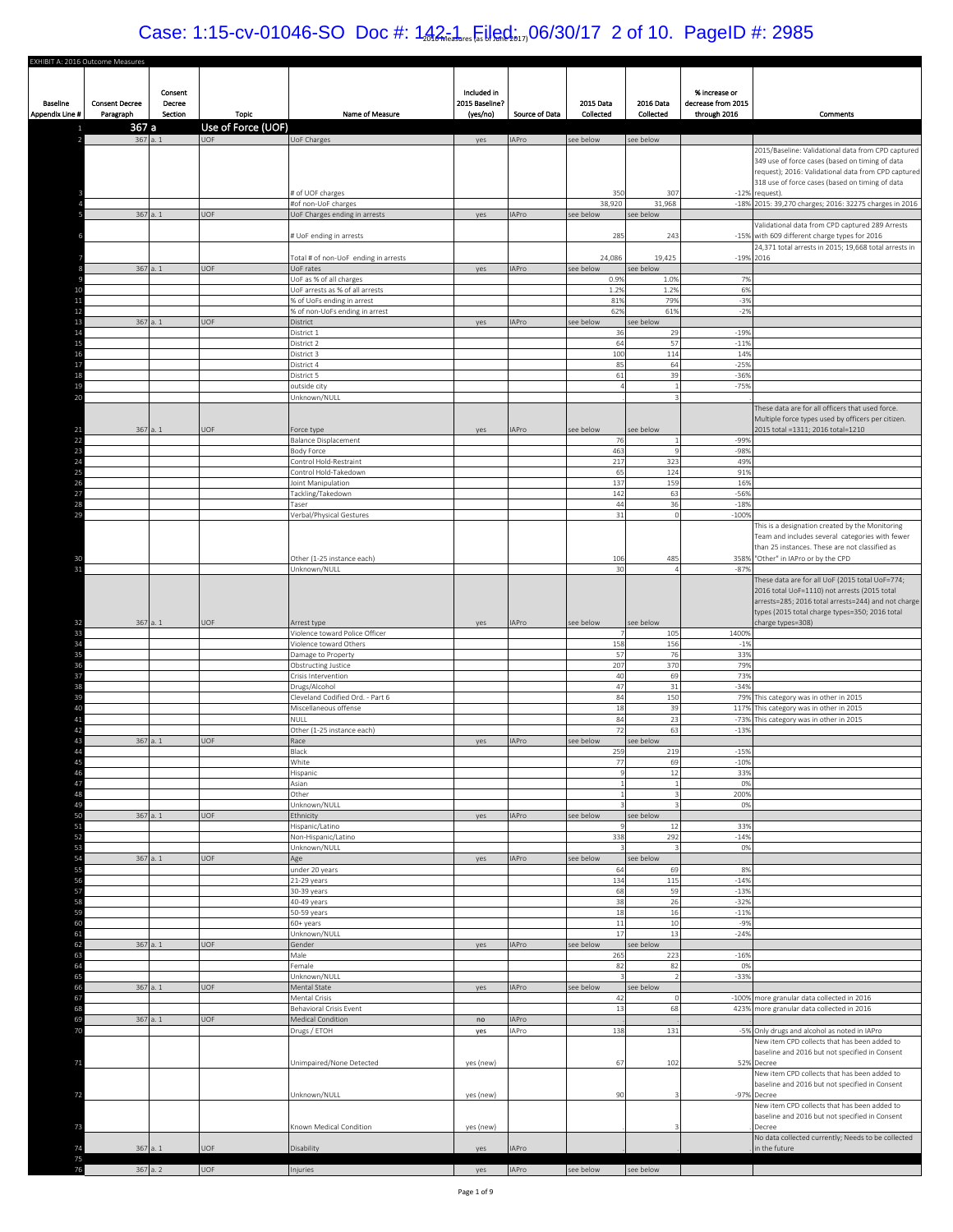## Case: 1:15-cv-01046-SO Doc #: 142-1 Filed: 06/30/17 3 of 10. PageID #: 2986

| 77                              |     |                      | # officers injured                                                                  | yes        |                              | 134       | 192                       | 43%             |                                                                                                                                                            |
|---------------------------------|-----|----------------------|-------------------------------------------------------------------------------------|------------|------------------------------|-----------|---------------------------|-----------------|------------------------------------------------------------------------------------------------------------------------------------------------------------|
|                                 |     |                      |                                                                                     |            |                              |           |                           |                 | Public injuries is citizen injuries. This was                                                                                                              |
| 78                              |     |                      | # public injuries                                                                   | yes        |                              | 77        | 69                        |                 | -10% misreported as 112 in baseline, but corrected here.                                                                                                   |
| 79<br>80                        |     |                      | rate of officer injuries change overall<br>rate of officer injuries change severity | no<br>no   |                              |           | 43%                       |                 | injury severity is not collected                                                                                                                           |
| 81                              |     |                      | rate of subject injuries change overall                                             | no         |                              |           | $-10%$                    |                 |                                                                                                                                                            |
| 82                              |     |                      | rate of subject injuries change severity                                            | no         |                              |           |                           |                 | injury severity is not collected                                                                                                                           |
| 83<br>367 a. 2                  |     | <b>UOF</b>           | Force complaints                                                                    | yes        | <b>IA</b>                    | see below | see below                 |                 |                                                                                                                                                            |
| 84                              |     |                      | # of force complaints                                                               |            |                              | 43        | 17                        |                 | These data are by officer and not by case; These<br>data are just from IA and does not include<br>-60% complaints through OPS                              |
| 85                              |     |                      | # of non-force complaints                                                           |            |                              | 73        | 93                        |                 | These data are by officer and not by case; These<br>data are just from IA and does not include<br>27% complaints through OPS                               |
| 86<br>367                       | a.2 | UOF                  | disposition of force complaints                                                     | yes        | IΔ                           | see below | ee below                  |                 |                                                                                                                                                            |
| 87                              |     |                      | Substantiated                                                                       |            |                              |           | $\circ$                   | N/A             |                                                                                                                                                            |
| 88                              |     |                      | Substantiated Other                                                                 |            |                              |           | $\mathbf{8}$              | 14%             |                                                                                                                                                            |
| 89<br>90                        |     |                      | Administrative Closure<br>Exonerated                                                |            |                              |           | $\Omega$                  | $-100%$         |                                                                                                                                                            |
| 91                              |     |                      | Open                                                                                |            |                              | 34        | 8                         | $-76%$          |                                                                                                                                                            |
| 92<br>367 a. 2                  |     | <b>UOF</b>           | source (in/ext.) force complaints                                                   | no         | IA.                          | see below | see below                 |                 |                                                                                                                                                            |
| 93                              |     |                      | nternal (CPD)                                                                       | no         |                              |           |                           |                 | Incomplete information; no systematic capturing of<br>data through IA or OPS                                                                               |
| 94                              |     |                      | External (non-CPD/Civilian)                                                         | no         |                              |           |                           |                 | Incomplete information; no systematic capturing of<br>data through IA or OPS                                                                               |
| 95<br>367                       | a.2 | <b>UOF</b>           | force type                                                                          | yes        | A, IAPro                     | see below | see below                 |                 | lots of incomplete data (more than half data not<br>present)                                                                                               |
| 96                              |     |                      | <b>Balance Displacement</b>                                                         |            |                              |           | $\circ$                   | N/A             |                                                                                                                                                            |
| 97                              |     |                      | Body Force                                                                          |            |                              |           | C                         | $-100%$         |                                                                                                                                                            |
| 98                              |     |                      | Control Hold-Restraint                                                              |            |                              |           | 8                         | 300%            |                                                                                                                                                            |
| 99                              |     |                      | Control Hold-Takedown                                                               |            |                              |           | 3                         | N/A             |                                                                                                                                                            |
| 100<br>101                      |     |                      | Joint Manipulation<br>Tackling/Takedown                                             |            |                              |           | $\circ$                   | 100%<br>N/A     |                                                                                                                                                            |
| 102                             |     |                      | Taser                                                                               |            |                              |           | $\circ$                   | $-100%$         |                                                                                                                                                            |
| 103                             |     |                      | Verbal/Physical Gestures                                                            |            |                              |           | $\Omega$                  | N/A             |                                                                                                                                                            |
| 104                             |     |                      | Other (1-25 instance each)                                                          |            |                              |           | 10                        | 43%             |                                                                                                                                                            |
| 105                             |     |                      | Unknown/NULL                                                                        |            |                              | 27        |                           | $-81%$          |                                                                                                                                                            |
| 106<br>367 a. 2<br>107          |     | <b>UOF</b>           | geographic area<br>District 1                                                       | yes        | <b>IA</b>                    |           |                           | $-100%$         |                                                                                                                                                            |
| 108                             |     |                      | District 2                                                                          |            |                              |           | $\overline{A}$            | N/A             |                                                                                                                                                            |
| 109                             |     |                      | District 3                                                                          |            |                              |           | 4                         | 0%              |                                                                                                                                                            |
| 110                             |     |                      | District 4                                                                          |            |                              |           |                           | $-25%$          |                                                                                                                                                            |
| 111                             |     |                      | District 5                                                                          |            |                              |           | $\circ$                   | $-100%$         |                                                                                                                                                            |
| 112                             |     |                      | outside city                                                                        |            |                              | 10        | $\Omega$<br>6             | N/A             |                                                                                                                                                            |
| 113<br>367 a. 2<br>114          |     | <b>UOF</b>           | Unknown/NULL<br>demographics of complainant                                         | yes        | A, IAPro                     |           |                           | $-40%$          |                                                                                                                                                            |
| 115                             |     |                      | Black                                                                               |            |                              | 11        | 6                         | $-45%$          |                                                                                                                                                            |
| 116                             |     |                      | White                                                                               |            |                              |           | $\mathcal{P}$             | 0%              |                                                                                                                                                            |
| 117                             |     |                      | Hispanic                                                                            |            |                              |           |                           | N/A             |                                                                                                                                                            |
| 118                             |     |                      | Asian                                                                               |            |                              |           | $\Omega$                  | N/A             |                                                                                                                                                            |
| 119<br>120                      |     |                      | Other                                                                               |            |                              |           | $\circ$                   | N/A             |                                                                                                                                                            |
|                                 |     |                      |                                                                                     |            |                              |           |                           |                 |                                                                                                                                                            |
|                                 |     |                      | Unknown/NULL                                                                        |            |                              | 10        | 6                         | $-40%$          |                                                                                                                                                            |
| 121                             |     |                      |                                                                                     |            |                              |           |                           |                 |                                                                                                                                                            |
| 367 a.3<br>122<br>123           |     | ECW usage            | # ECW and changes over time<br># of ECW                                             | yes<br>yes | IAPro<br>IAPro               | 44        | 36                        | $-18%$          |                                                                                                                                                            |
| 124                             |     |                      | # of non-ECW UoF                                                                    | yes        | IAPro                        | 1267      | 1174                      | $-7%$           |                                                                                                                                                            |
|                                 |     |                      |                                                                                     |            |                              |           |                           |                 | In 2015 there were 1311 force types used. In 2016<br>there were 1210. This number therefore represents<br>the change in non-Taser force types between 2015 |
| 125                             |     |                      | changes compared to UOF                                                             | no         |                              |           | $-11%$                    |                 | and 2016 relative to the change in Taser force type<br>Data are not collected in detail to calculate this                                                  |
| 126<br>127                      |     |                      | changes compared to weapon/force instrument                                         | no         |                              |           |                           |                 | value                                                                                                                                                      |
| 128<br>367 a.4                  |     | UOF violating policy | # in violation                                                                      | yes        | Case Office                  |           | 16                        | 78%             |                                                                                                                                                            |
|                                 |     |                      |                                                                                     |            | Case Office,                 |           |                           |                 |                                                                                                                                                            |
| 367 a.4<br>129                  |     | UOF violating policy | force type                                                                          | yes        | IAPro                        | see below | see below                 |                 |                                                                                                                                                            |
| 130                             |     |                      | <b>Balance Displacement</b>                                                         |            |                              |           | $\circ$                   | $-100%$         |                                                                                                                                                            |
| 131<br>132                      |     |                      | Body Force<br>Control Hold-Restraint                                                |            |                              |           | $\circ$<br>$\overline{7}$ | $-100%$<br>N/A  |                                                                                                                                                            |
| 133                             |     |                      | Control Hold-Takedown                                                               |            |                              |           | $\Omega$                  | N/A             |                                                                                                                                                            |
| 134                             |     |                      | Joint Manipulation                                                                  |            |                              |           | $\circ$                   | $-100%$         |                                                                                                                                                            |
| 135                             |     |                      | Tackling/Takedown                                                                   |            |                              |           | 3                         | $N/\Delta$      |                                                                                                                                                            |
| 136                             |     |                      | Taser                                                                               |            |                              |           | $\circ$                   | N/A             |                                                                                                                                                            |
| 137<br>138                      |     |                      | Verbal/Physical Gestures<br>Other (1-25 instance each)                              |            |                              |           | 13                        | $-100%$<br>550% |                                                                                                                                                            |
| 139                             |     |                      | Unknown/NULL                                                                        |            |                              |           | $\overline{4}$            | 100%            |                                                                                                                                                            |
|                                 |     |                      |                                                                                     |            | Case Office,                 |           |                           |                 |                                                                                                                                                            |
| 140<br>367 a.4                  |     | UOF violating policy | geography                                                                           | yes        | <b>IAPro</b>                 | see below | ee below                  |                 |                                                                                                                                                            |
| 141                             |     |                      | District 1                                                                          |            |                              |           |                           | 0%              |                                                                                                                                                            |
| 142<br>143                      |     |                      | District 2<br>District 3                                                            |            |                              |           | $\overline{4}$<br>6       | 33%<br>100%     |                                                                                                                                                            |
| 144                             |     |                      | District 4                                                                          |            |                              |           | $\overline{\mathbf{a}}$   | 200%            |                                                                                                                                                            |
|                                 |     |                      | District 5                                                                          |            |                              |           | $\overline{2}$            | 100%            |                                                                                                                                                            |
|                                 |     |                      | outside city                                                                        |            |                              |           | $\circ$                   | N/A             |                                                                                                                                                            |
| 367                             | a.4 | UOF violating policy | arrest type                                                                         | yes        | Case Office,<br><b>IAPro</b> | see below | ee below                  |                 |                                                                                                                                                            |
| 145<br>146<br>147<br>148        |     |                      | Violence toward Police Officer                                                      |            |                              |           | $\overline{2}$            | N/A             |                                                                                                                                                            |
| 149                             |     |                      | Violence toward Others                                                              |            |                              |           | $\overline{2}$            | $-33%$          |                                                                                                                                                            |
| 150<br>151                      |     |                      | Damage to Property<br>Obstructing Justice                                           |            |                              |           |                           | $-100%$<br>67%  |                                                                                                                                                            |
| 152                             |     |                      | Crisis Intervention                                                                 |            |                              |           | $\mathbf{1}$              | 0%              |                                                                                                                                                            |
| 153                             |     |                      | Drugs/Alcohol                                                                       |            |                              |           | $\mathfrak{p}$            | $N/\Delta$      |                                                                                                                                                            |
| 154                             |     |                      | Other                                                                               |            | Case Office,                 |           | 12                        | 200%            | 2015 data mistakenly reported the race of the<br>officer, not of the subject. This has been corrected                                                      |
| 367 a.4<br>155                  |     | UOF violating policy | race of subject                                                                     | yes        | APro                         | see below | ee below                  |                 | in this appendix and in the 2016 report                                                                                                                    |
|                                 |     |                      | Black                                                                               |            |                              |           | 6                         | 0%              |                                                                                                                                                            |
|                                 |     |                      | White                                                                               |            |                              |           | $\overline{2}$            | 100%            |                                                                                                                                                            |
|                                 |     |                      | Hispanic<br>Asian                                                                   |            |                              |           | $\circ$                   | 0%<br>N/A       |                                                                                                                                                            |
| 156<br>157<br>158<br>159<br>160 |     |                      | Other                                                                               |            |                              |           | $\overline{2}$            | N/A             |                                                                                                                                                            |
|                                 |     |                      |                                                                                     |            | Case Office,                 |           |                           |                 | 2015 data mistakenly reported the ethnicity of the<br>officer, not of the subject. This has been corrected                                                 |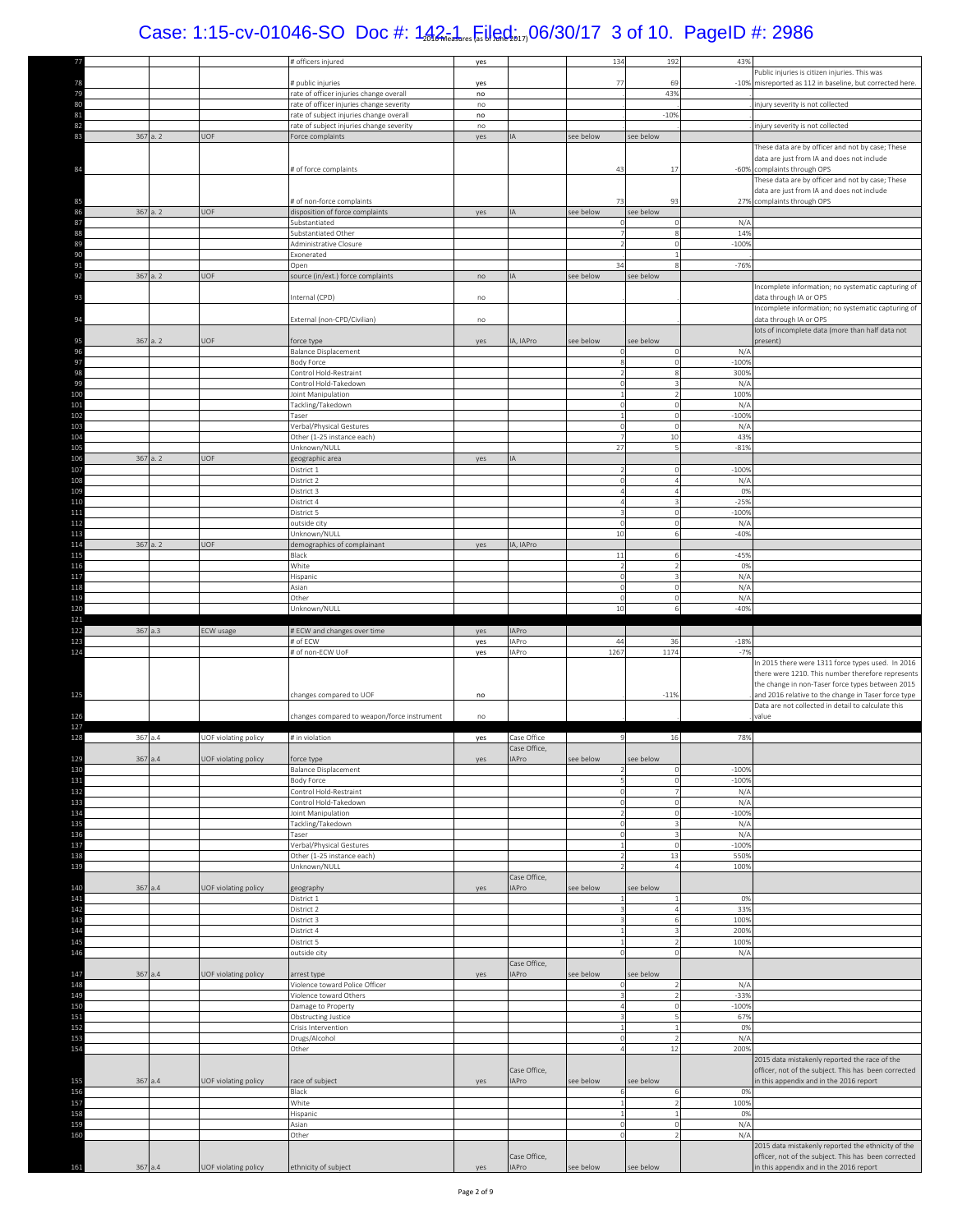### Case: 1:15-cv-01046-SO Doc #:  $1.42 - 1.42$   $1.42 - 0.06/30/17$  4 of 10. PageID #: 2987

| 162                    |          |      |                                  | Hispanic/Latino                                         |     |                |                |                | 0%              |                                                                                                        |
|------------------------|----------|------|----------------------------------|---------------------------------------------------------|-----|----------------|----------------|----------------|-----------------|--------------------------------------------------------------------------------------------------------|
| 163                    |          |      |                                  | Non-Hispanic/Latino                                     |     |                |                | 10             | 43%             |                                                                                                        |
|                        |          |      |                                  |                                                         |     |                |                |                |                 | 2015 data mistakenly reported the age of the                                                           |
|                        |          |      |                                  |                                                         |     | Case Office,   |                |                |                 | officer, not of the subject. This has been corrected                                                   |
| 164                    | 367 a.4  |      | UOF violating policy             | age of subject                                          | yes | <b>IAPro</b>   | see below      | see below      |                 | n this appendix and in the 2016 report                                                                 |
| 165                    |          |      |                                  | under 20 years                                          |     |                |                |                | $-1009$         |                                                                                                        |
| 166                    |          |      |                                  | 21-29 years                                             |     |                | $\overline{2}$ |                | 50%             |                                                                                                        |
| 167                    |          |      |                                  | 30-39 years<br>40-49 years                              |     |                | $\circ$        |                | N/A<br>$-50%$   |                                                                                                        |
| 168<br>16 <sup>c</sup> |          |      |                                  | 50-59 years                                             |     |                |                |                | N/A             |                                                                                                        |
| 170                    |          |      |                                  | 60+ years                                               |     |                | $\Omega$       |                | N/A             |                                                                                                        |
| 171                    |          |      |                                  | Unknown/NULL                                            |     |                |                |                | 100%            |                                                                                                        |
|                        |          |      |                                  |                                                         |     |                |                |                |                 | 2015 data mistakenly reported the gender of the                                                        |
|                        |          |      |                                  |                                                         |     | Case Office,   |                |                |                 | officer, not of the subject. This has been corrected                                                   |
| 172                    | 367 a.4  |      | UOF violating policy             | gender of subject                                       | yes | <b>IAPro</b>   |                |                |                 | in this appendix and in the 2016 report                                                                |
| 173                    |          |      |                                  | Male                                                    |     |                |                | $11\,$         | 38%             |                                                                                                        |
| 174                    |          |      |                                  | Female                                                  |     |                |                |                | N/A             |                                                                                                        |
|                        |          |      |                                  |                                                         |     | Case Office,   |                |                |                 |                                                                                                        |
| 175                    | 367 a.4  |      | UOF violating policy             | condition                                               | no  | APro           |                |                |                 |                                                                                                        |
|                        |          |      |                                  |                                                         |     |                |                |                |                 | No data collected currently; Needs to be collected                                                     |
| 176                    |          |      |                                  | mental condition                                        | no  |                |                |                |                 | in the future                                                                                          |
| 177                    |          |      |                                  | medical condition                                       | no  |                |                |                |                 | No data collected currently; Needs to be collected<br>in the future                                    |
|                        |          |      |                                  |                                                         |     |                |                |                |                 | Not collected in baseline, collected in 2016 based                                                     |
| 178                    |          |      |                                  | drugs/alcohol                                           | no  |                |                | 6              |                 | on 11 citizens                                                                                         |
|                        |          |      |                                  |                                                         |     |                |                |                |                 | Not collected in baseline, collected in 2016 based                                                     |
| 179                    |          |      |                                  | Unimpaired                                              | no  |                |                | $\mathbf{3}$   |                 | on 11 citizens                                                                                         |
|                        |          |      |                                  |                                                         |     |                |                |                |                 | Not collected in baseline, collected in 2016 based                                                     |
| 180                    |          |      |                                  | Unknown/NULL                                            | no  |                |                | $\overline{2}$ |                 | on 11 citizens                                                                                         |
|                        |          |      |                                  |                                                         |     |                |                |                |                 | No data collected currently; Needs to be collected                                                     |
| 181                    |          |      |                                  | presence of disability                                  | no  |                |                |                |                 | in the future                                                                                          |
| 182                    |          |      |                                  |                                                         |     |                |                |                |                 |                                                                                                        |
| 183                    | 367 a. 5 |      | UOF violating policy             | # of officers with > 1 UOF violating policy             | yes | Case Office    | $\circ$        | $\mathbf{1}$   | N/A             |                                                                                                        |
| 184                    |          |      |                                  |                                                         |     |                |                |                |                 |                                                                                                        |
| 185                    | 367 a. 6 |      | UOF violating policy             | force reviews/investigations resulting in               | yes | IA             | see below      | see below      |                 |                                                                                                        |
|                        |          |      |                                  |                                                         |     |                |                |                |                 |                                                                                                        |
|                        |          |      |                                  |                                                         |     |                |                |                |                 | Examination of data received shows most of the                                                         |
|                        |          |      |                                  |                                                         |     |                |                |                |                 | policy deficiencies were administrative/technical                                                      |
| 186<br>187             |          |      |                                  | policy deficiency<br>training deficiency                |     |                |                | $1^{\circ}$    | 120%<br>$-100%$ | (i.e. late forms) and not substantive or due to tactics                                                |
| 188                    |          |      |                                  | tactics deficiency                                      |     |                |                |                | 150%            |                                                                                                        |
| 189                    | 367 a. 7 |      | UOF violating policy             | nvestigation process                                    | yes | IA             | see below      | see below      |                 |                                                                                                        |
|                        |          |      |                                  |                                                         |     |                |                |                |                 |                                                                                                        |
|                        |          |      |                                  |                                                         |     |                |                | in written     |                 | Random sample selected by Monitoring Team and                                                          |
| 190                    |          |      |                                  | quality of investigations                               | no  |                |                | summary        |                 | reviewed to capture the quality of the investigations                                                  |
|                        |          |      |                                  |                                                         |     |                |                |                |                 |                                                                                                        |
|                        |          |      |                                  |                                                         |     |                |                | in written     |                 | Random sample selected by Monitoring Team and                                                          |
| 191                    |          |      |                                  | quality of review                                       | no  |                |                | summary        |                 | reviewed to capture the quality of the investigations                                                  |
| 192                    |          |      |                                  | # of investigations returned because incomplete         | no  | Chief's Office |                |                |                 | Data has not been received as of June 2017                                                             |
|                        |          |      |                                  |                                                         |     |                |                |                |                 |                                                                                                        |
|                        | 367 b    |      |                                  |                                                         |     |                |                |                |                 |                                                                                                        |
| 193                    |          |      | addressing individuals in crisis |                                                         |     |                |                |                |                 |                                                                                                        |
|                        |          |      |                                  |                                                         |     |                |                |                |                 | baseline and 2016 aren't comparable. 2016: 789<br>forms completed (which is 10% of total possible      |
|                        |          |      |                                  |                                                         |     |                |                |                |                 |                                                                                                        |
|                        |          |      |                                  |                                                         |     |                |                |                |                 | mental health calls); data from 10/1/15-10/31/16.<br>2015 Baseline: 1048 forms completed (which is 10% |
|                        |          |      | addressing individuals in        | # calls for service and incidents involving an          |     |                |                |                |                 | of total possible mental health calls); data from                                                      |
| 194                    | 367 b. 1 |      | crisis                           | individual in crisis                                    | no  | CI Unit        | 10480          | 7890           |                 | $-25\%$ $1/1/14 - 9/30/15$                                                                             |
|                        |          |      |                                  |                                                         |     |                |                |                |                 | No data collected currently; Needs to be collected                                                     |
| 195                    |          |      |                                  | Responded to by specialized CIT officer                 | no  |                |                |                |                 | in the future                                                                                          |
|                        |          |      |                                  |                                                         |     |                |                |                |                 | No data collected currently; Needs to be collected                                                     |
| 196                    |          |      |                                  | Responded to by other                                   | no  |                |                |                |                 | in the future                                                                                          |
|                        |          |      | addressing individuals in        |                                                         |     |                |                |                |                 |                                                                                                        |
| 197                    | 367 b. 1 |      | crisis                           | Direction of individuals in crisis                      | no  |                | ee below       | see below      |                 |                                                                                                        |
|                        |          |      |                                  |                                                         |     |                |                |                |                 | SUBJECT DISPOSITION (pink slipped or voluntarily to                                                    |
|                        |          |      |                                  |                                                         |     |                |                |                |                 | SVCH, private hospital ER, referred to mental health                                                   |
| 198                    |          |      |                                  | directed to healthcare system                           |     |                | 1009           | 672            | $-33%$          | treatment, handled by EMS); 0 referrals to mental<br>health treatment in 2016; 19 referrals in 2015    |
| 199                    |          |      |                                  | directed to judicial system                             |     |                | 12             |                | $-83%$          | # arrested                                                                                             |
|                        |          |      |                                  |                                                         |     |                |                |                |                 | other, complaint unfounded requiring no police                                                         |
|                        |          |      |                                  |                                                         |     |                |                |                |                 | action, subject stabilized; 0 complaint unfounded                                                      |
|                        |          |      |                                  |                                                         |     |                |                |                |                 | requiring no police action, subject stabilized in                                                      |
| 200                    |          |      |                                  | direction other                                         |     |                | 230            |                | $-97%$          | 2016; 18 in 2015                                                                                       |
| 201                    |          |      |                                  | rate - directed to healthcare system                    |     |                | 81%            | 54%            | $-33%$          |                                                                                                        |
| 202                    |          |      |                                  | rate - directed to judicial system                      |     |                | 1%             | 0%             | $-83%$          |                                                                                                        |
| 203                    |          |      |                                  | rate - direction other                                  |     |                | 18%            | 1%             | $-97%$          |                                                                                                        |
| 204                    |          |      |                                  |                                                         |     |                |                |                |                 |                                                                                                        |
|                        |          | b.2  | addressing individuals in        |                                                         |     |                |                |                |                 | Incomplete information; no systematic capturing of                                                     |
| 205                    | 367      |      | crisis                           | # of UOF on individuals in crisis                       | no  | CI Unit        |                |                | N/A             | data                                                                                                   |
| 206<br>207             |          |      |                                  | type of force used<br><b>Balance Displacement</b>       |     |                |                |                |                 |                                                                                                        |
| 208                    |          |      |                                  | Body Force                                              |     |                |                |                |                 |                                                                                                        |
| 209                    |          |      |                                  | Control Hold-Restraint                                  |     |                |                |                |                 |                                                                                                        |
| 210                    |          |      |                                  | Control Hold-Takedown                                   |     |                |                |                |                 |                                                                                                        |
| 211                    |          |      |                                  | Joint Manipulation                                      |     |                |                |                |                 |                                                                                                        |
| 212                    |          |      |                                  | Tackling/Takedown                                       |     |                |                |                |                 |                                                                                                        |
| 213                    |          |      |                                  | Taser                                                   |     |                |                |                |                 |                                                                                                        |
| 214                    |          |      |                                  | Verbal/Physical Gestures                                |     |                |                |                |                 |                                                                                                        |
| 215                    |          |      |                                  | Other (1-25 instance each)                              |     |                |                |                |                 |                                                                                                        |
| 216                    |          |      |                                  | Unknown/NULL                                            |     |                |                |                |                 |                                                                                                        |
|                        |          |      | addressing individuals in        |                                                         |     |                |                |                |                 | ncomplete information; no systematic capturing of                                                      |
| 217                    | 367 b. 2 |      | crisis                           | reason for interaction                                  | no  | CI Unit        |                |                |                 | N/A data                                                                                               |
| 218                    |          |      |                                  | # subject armed/not armed                               |     |                |                |                |                 |                                                                                                        |
| 219<br>220             |          |      |                                  | weapon type                                             |     |                |                |                |                 |                                                                                                        |
|                        |          |      |                                  | resistance offered                                      |     |                |                |                |                 | 809 CIT calls had a verbal de-escalation response                                                      |
|                        |          |      |                                  |                                                         |     |                |                |                |                 | from officers in 2015; 578 calls had a verbal de-                                                      |
| 221                    |          |      |                                  | description of attempts to de-escalate                  |     |                |                |                |                 | escalation response from officers in 2016                                                              |
|                        |          |      |                                  |                                                         |     |                |                |                |                 |                                                                                                        |
| 222                    | 367 с    |      | stop, search, arrest             |                                                         |     |                |                |                |                 |                                                                                                        |
| 223                    | 367      | c. 1 |                                  |                                                         | no  | Compliance     |                |                |                 | No data collected currently; Needs to be collected<br>N/A in the future                                |
|                        |          |      | stop, search, arrest             | # of investigatory stop, search, arrest                 |     |                |                |                |                 |                                                                                                        |
| 224<br>225             |          |      |                                  | # of investigatory stops<br># of investigatory searches |     |                |                |                |                 |                                                                                                        |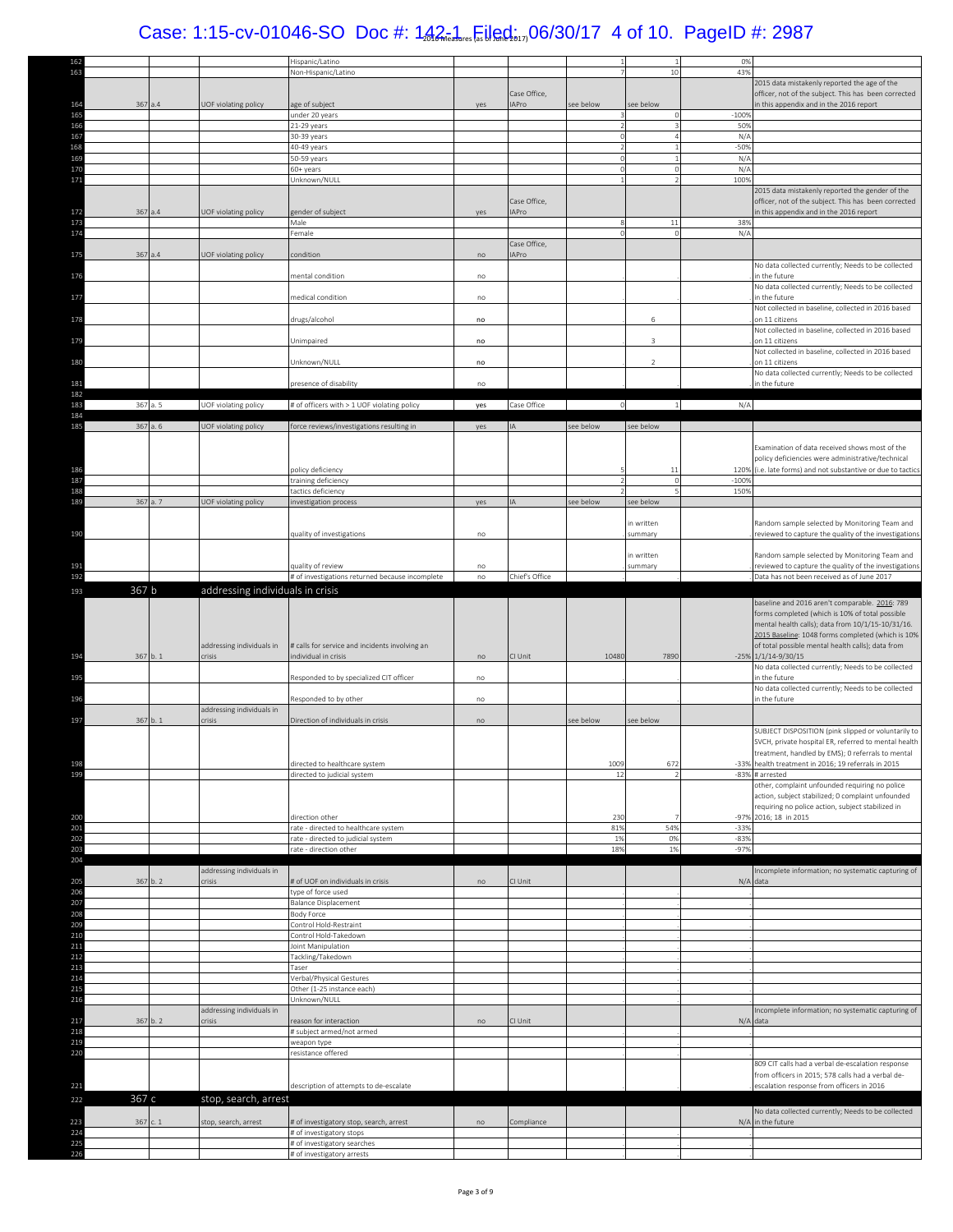## Case: 1:15-cv-01046-SO Doc #:  $1.42 - 1.42$   $1.42 - 0.06/30/17$  5 of 10. PageID #: 2988

| 227               | 367      | c.1                     | stop, search, arrest                             | % of investigatory stop, search, arrest                    | no | Compliance |  | No data collected currently; Needs to be collected<br>N/A in the future |
|-------------------|----------|-------------------------|--------------------------------------------------|------------------------------------------------------------|----|------------|--|-------------------------------------------------------------------------|
| 228               |          |                         |                                                  | # investigatory stops/# summons or arrest                  |    |            |  |                                                                         |
| 229               |          |                         |                                                  | # investigatory searches/# summons or arrest               |    |            |  |                                                                         |
|                   |          |                         |                                                  |                                                            |    |            |  | No data collected currently; Needs to be collected                      |
| 230<br>231        | 367 c. 1 |                         | stop, search, arrest                             | District<br>District 1                                     | no | Compliance |  | N/A in the future                                                       |
| 232               |          |                         |                                                  | District 2                                                 |    |            |  |                                                                         |
| 233               |          |                         |                                                  | District 3                                                 |    |            |  |                                                                         |
| 234               |          |                         |                                                  | District 4                                                 |    |            |  |                                                                         |
| 235<br>236        |          |                         |                                                  | District 5<br>outside city                                 |    |            |  |                                                                         |
|                   |          |                         |                                                  |                                                            |    |            |  | No data collected currently; Needs to be collected                      |
| 237               | 367      | c. 1                    | stop, search, arrest                             | Arrest type                                                | no | Compliance |  | N/A in the future                                                       |
| 238               |          |                         |                                                  | Violence toward Police Officer                             |    |            |  |                                                                         |
| 239<br>240        |          |                         |                                                  | Violence toward Others<br>Damage to Property               |    |            |  |                                                                         |
| 24:               |          |                         |                                                  | Obstructing Justice                                        |    |            |  |                                                                         |
| 242               |          |                         |                                                  | Crisis Intervention                                        |    |            |  |                                                                         |
| 243               |          |                         |                                                  | Drugs/Alcohol                                              |    |            |  |                                                                         |
| 244               |          |                         |                                                  | Other                                                      |    |            |  | No data collected currently; Needs to be collected                      |
| 245               | 367 c. 1 |                         | stop, search, arrest                             | Actual or perceived age                                    | no | Compliance |  | N/A in the future                                                       |
| 246               |          |                         |                                                  | under 20 years                                             |    |            |  |                                                                         |
| 247               |          |                         |                                                  | 21-29 years                                                |    |            |  |                                                                         |
| 248<br>249        |          |                         |                                                  | 30-39 years<br>40-49 years                                 |    |            |  |                                                                         |
| <b>250</b>        |          |                         |                                                  | 50-59 years                                                |    |            |  |                                                                         |
| 251               |          |                         |                                                  | 60+ years                                                  |    |            |  |                                                                         |
| 252               |          |                         |                                                  | Unknown/NULL                                               |    |            |  |                                                                         |
| 253               | 367      | c.1                     |                                                  |                                                            |    |            |  | No data collected currently; Needs to be collected                      |
| 254               |          |                         | stop, search, arrest                             | race<br>Black                                              | no | Compliance |  | N/A in the future                                                       |
| 255               |          |                         |                                                  | White                                                      |    |            |  |                                                                         |
| 256               |          |                         |                                                  | Hispanic                                                   |    |            |  |                                                                         |
| 25                |          |                         |                                                  | Asian                                                      |    |            |  |                                                                         |
| 258<br><b>259</b> |          |                         |                                                  | Other<br>Unknown/NULL                                      |    |            |  |                                                                         |
|                   |          |                         |                                                  |                                                            |    |            |  | No data collected currently; Needs to be collected                      |
| 260               | 367 c. 1 |                         | stop, search, arrest                             | ethnicity                                                  | no | Compliance |  | N/A in the future                                                       |
| 261               |          |                         |                                                  | Hispanic/Latino                                            |    |            |  |                                                                         |
| 262<br>263        |          |                         |                                                  | Non-Hispanic/Latino<br>Unknown/NULL                        |    |            |  |                                                                         |
|                   |          |                         |                                                  |                                                            |    |            |  | No data collected currently; Needs to be collected                      |
| 264               | 367      | c. 1                    | stop, search, arrest                             | gender                                                     | no | Compliance |  | N/A in the future                                                       |
| 265               |          |                         |                                                  | Male                                                       |    |            |  |                                                                         |
| 266               |          |                         |                                                  | Female                                                     |    |            |  |                                                                         |
| 267<br>268        |          |                         |                                                  | Unknown/NULL                                               |    |            |  |                                                                         |
|                   |          |                         | documentable reasonable                          |                                                            |    |            |  |                                                                         |
|                   |          |                         | suspicion to stop and                            |                                                            |    |            |  | No data collected currently; Needs to be collected                      |
|                   | 367      | c.2                     |                                                  |                                                            |    |            |  |                                                                         |
| 269               |          |                         | probable cause search                            | actual or perceived race                                   | no | Compliance |  | N/A in the future                                                       |
| 270               |          |                         |                                                  | Black                                                      |    |            |  |                                                                         |
| 27 <sub>2</sub>   |          |                         |                                                  | White<br>Hispanic                                          |    |            |  |                                                                         |
| 272<br>273        |          |                         |                                                  | Asian                                                      |    |            |  |                                                                         |
| 274               |          |                         |                                                  | Other                                                      |    |            |  |                                                                         |
| 275               |          |                         |                                                  | Unknown/NULL                                               |    |            |  |                                                                         |
|                   |          |                         | documentable reasonable<br>suspicion to stop and |                                                            |    |            |  |                                                                         |
| 276               | 367 c. 2 |                         | probable cause search                            | actual or perceived ethnicity                              | no | Compliance |  | No data collected currently; Needs to be collected<br>N/A in the future |
| 27 <sub>z</sub>   |          |                         |                                                  | Hispanic/Latino                                            |    |            |  |                                                                         |
| 278               |          |                         |                                                  | Non-Hispanic/Latino                                        |    |            |  |                                                                         |
| 279               |          |                         | documentable reasonable                          | Unknown/NULL                                               |    |            |  |                                                                         |
|                   |          |                         | suspicion to stop and                            |                                                            |    |            |  | No data collected currently; Needs to be collected                      |
| 280               | 367 c. 2 |                         | probable cause search                            | actual or perceived gender                                 | no | Compliance |  | N/A in the future                                                       |
| 281               |          |                         |                                                  | Male                                                       |    |            |  |                                                                         |
| 282<br>283        |          |                         |                                                  | Female<br>Unknown/NULL                                     |    |            |  |                                                                         |
|                   |          |                         | documentable reasonable                          |                                                            |    |            |  |                                                                         |
|                   |          |                         | suspicion to stop and                            |                                                            |    |            |  | No data collected currently; Needs to be collected                      |
| 284               | 367      | c.2                     | probable cause search                            | actual or perceived age                                    | no | Compliance |  | N/A in the future                                                       |
| 285<br>286        |          |                         |                                                  | under 20 years                                             |    |            |  |                                                                         |
| 287               |          |                         |                                                  | 21-29 years<br>30-39 years                                 |    |            |  |                                                                         |
| 288               |          |                         |                                                  | 40-49 years                                                |    |            |  |                                                                         |
| 289               |          |                         |                                                  | 50-59 years                                                |    |            |  |                                                                         |
| 290               |          |                         |                                                  | 60+ years<br>Unknown/NULL                                  |    |            |  |                                                                         |
| 291<br>292        |          |                         |                                                  |                                                            |    |            |  |                                                                         |
|                   |          |                         | searches finding                                 |                                                            |    |            |  | No data collected currently; Needs to be collected                      |
| 293               | 367      | c.3                     | contraband                                       | # of searches finding contraband                           | no | Compliance |  | N/A in the future                                                       |
|                   |          | $\overline{\mathbf{3}}$ | searches finding                                 |                                                            |    |            |  | No data collected currently; Needs to be collected                      |
| 294<br>295        | 367      |                         | contraband                                       | # of searches finding contraband by district<br>District 1 | no | Compliance |  | N/A in the future                                                       |
| 296               |          |                         |                                                  | District 2                                                 |    |            |  |                                                                         |
| 297               |          |                         |                                                  | District 3                                                 |    |            |  |                                                                         |
| 298               |          |                         |                                                  | District 4                                                 |    |            |  |                                                                         |
| 299<br>300        |          |                         |                                                  | District 5<br>outside city                                 |    |            |  |                                                                         |
|                   |          |                         | searches finding                                 |                                                            |    |            |  | No data collected currently; Needs to be collected                      |
| 301               | 367 c. 3 |                         | contraband                                       | Arrest type                                                | no | Compliance |  | N/A in the future                                                       |
| 302               |          |                         |                                                  | Violence toward Police Officer                             |    |            |  |                                                                         |
| 303<br>304        |          |                         |                                                  | Violence toward Others<br>Damage to Property               |    |            |  |                                                                         |
| 305               |          |                         |                                                  | Obstructing Justice                                        |    |            |  |                                                                         |
| 306               |          |                         |                                                  | Crisis Intervention                                        |    |            |  |                                                                         |
| 307               |          |                         |                                                  | Drugs/Alcohol                                              |    |            |  |                                                                         |
| 308               |          |                         | searches finding                                 | Other                                                      |    |            |  | No data collected currently; Needs to be collected                      |
| 309               | 367 c. 3 |                         | contraband                                       | actual or perceived race                                   | no | Compliance |  | N/A in the future                                                       |
| 310<br>311        |          |                         |                                                  | Black<br>White                                             |    |            |  |                                                                         |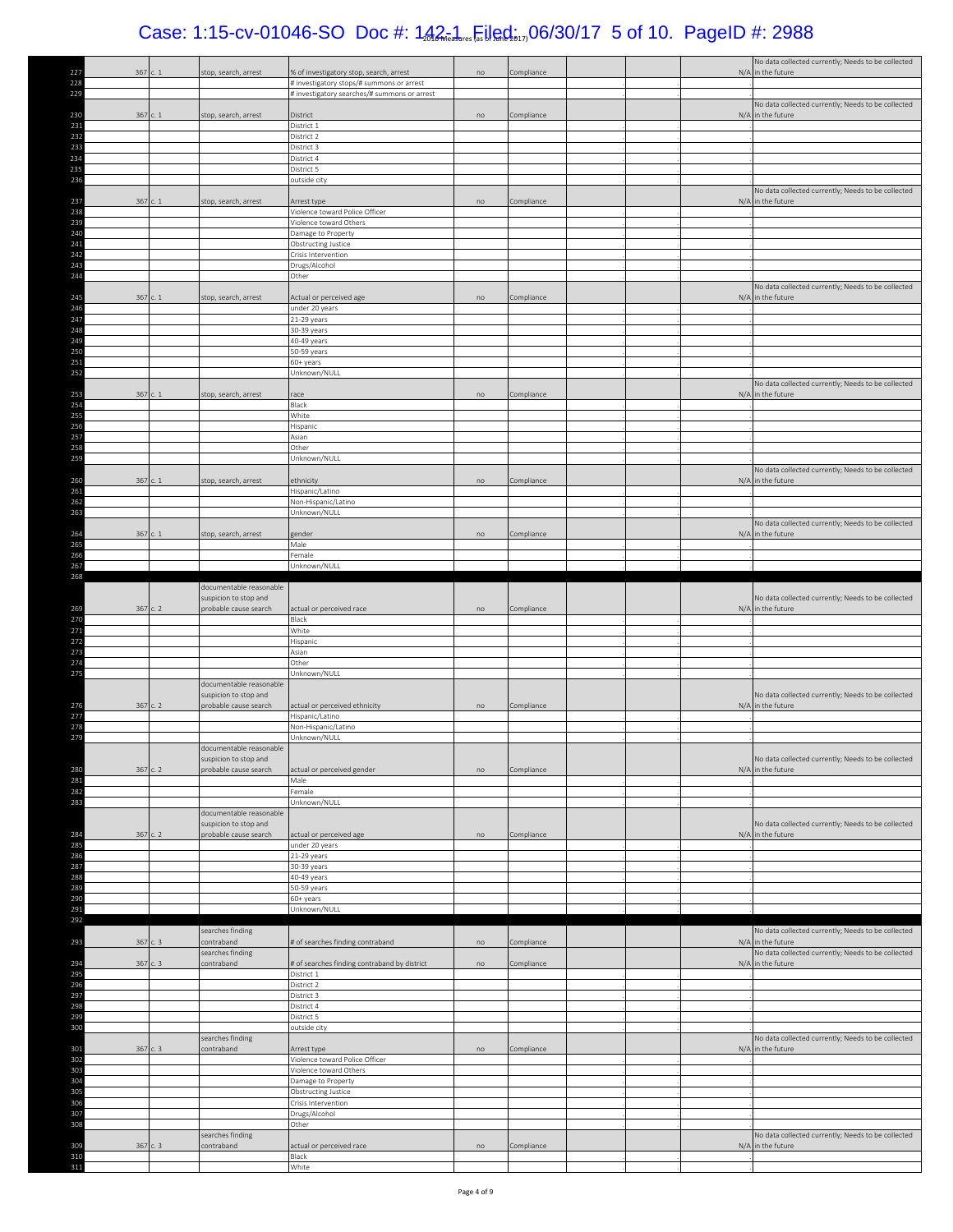#### Case: 1:15-cv-01046-SO Doc #:  $1.42 - 1.42$   $1.42 - 0.06/30/17$  6 of 10. PageID #: 2989

| 312                    |          |                                              | Hispanic                                                    |     |                            |                   |                   |               |                                                                                                           |
|------------------------|----------|----------------------------------------------|-------------------------------------------------------------|-----|----------------------------|-------------------|-------------------|---------------|-----------------------------------------------------------------------------------------------------------|
| 313                    |          |                                              | Asian                                                       |     |                            |                   |                   |               |                                                                                                           |
| 314                    |          |                                              | Other                                                       |     |                            |                   |                   |               |                                                                                                           |
| 315                    |          | searches finding                             | Unknown/NULL                                                |     |                            |                   |                   |               | No data collected currently; Needs to be collected                                                        |
| 316<br>367 c. 3        |          | contraband                                   | actual or perceived ethnicity                               | no  | Compliance                 |                   |                   |               | N/A in the future                                                                                         |
| 317<br>318             |          |                                              | Hispanic/Latino                                             |     |                            |                   |                   |               |                                                                                                           |
| 319                    |          |                                              | Non-Hispanic/Latino<br>Unknown/NULL                         |     |                            |                   |                   |               |                                                                                                           |
|                        |          | searches finding                             |                                                             |     |                            |                   |                   |               | No data collected currently; Needs to be collected                                                        |
| 320<br>367             | c.3      | contraband                                   | actual or perceived gender                                  | no  | Compliance                 |                   |                   |               | N/A in the future                                                                                         |
| 321<br>322             |          |                                              | Male<br>Female                                              |     |                            |                   |                   |               |                                                                                                           |
| 323                    |          |                                              | Unknown/NULL                                                |     |                            |                   |                   |               |                                                                                                           |
|                        |          | searches finding                             |                                                             |     |                            |                   |                   |               | No data collected currently; Needs to be collected                                                        |
| 324<br>367 c. 3<br>325 |          | contraband                                   | actual or perceived age<br>under 20 years                   | no  | Compliance                 |                   |                   |               | N/A in the future                                                                                         |
| 326                    |          |                                              | 21-29 years                                                 |     |                            |                   |                   |               |                                                                                                           |
| 327                    |          |                                              | 30-39 years                                                 |     |                            |                   |                   |               |                                                                                                           |
| 328<br>329             |          |                                              | 40-49 years<br>50-59 years                                  |     |                            |                   |                   |               |                                                                                                           |
| 330                    |          |                                              | 60+ years                                                   |     |                            |                   |                   |               |                                                                                                           |
| 331                    |          |                                              | Unknown/NULL                                                |     |                            |                   |                   |               |                                                                                                           |
| 367 d<br>332           |          |                                              | bias free policing & community engagement                   |     |                            |                   |                   |               |                                                                                                           |
|                        |          | bias free policing &                         |                                                             |     | District                   |                   |                   |               |                                                                                                           |
| 333<br>367 d.1<br>334  |          | community engagement                         | # of community partnerships<br>District 1                   | yes | Commanders                 | 57                | 66<br>13          | 16%           | baseline data not received for District 1                                                                 |
| 335                    |          |                                              | District 2                                                  |     |                            | 10                | 13                | 30%           |                                                                                                           |
| 336                    |          |                                              | District 3                                                  |     |                            | $11\,$            |                   |               | 2016 data not received for District 3                                                                     |
| 337<br>338             |          |                                              | District 4<br>District 5                                    |     |                            | 22<br>14          | 28<br>12          | 27%<br>$-14%$ |                                                                                                           |
|                        |          |                                              |                                                             |     |                            |                   |                   |               | represents partnerships specifically with youth,                                                          |
|                        |          | bias free policing &                         |                                                             |     | District                   |                   |                   |               | although youth may be included in other                                                                   |
| 339<br>367 d. 1        |          | community engagement                         | # of community partnerships w/youth                         | yes | Commanders                 | 14                | 17                |               | partnerships                                                                                              |
| 340<br>341             |          |                                              | District 1<br>District 2                                    |     |                            | 4                 |                   | 0%            | baseline data not received for District 1                                                                 |
| 342                    |          |                                              | District 3                                                  |     |                            | $\mathcal{P}$     |                   |               | 2016 data not received for District 3                                                                     |
| 343                    |          |                                              | District 4                                                  |     |                            |                   |                   | 29%           |                                                                                                           |
| 344                    |          |                                              | District 5                                                  |     | District                   |                   |                   | 0%            |                                                                                                           |
| 345<br>367 d. 1        |          | bias free policing &<br>community engagement | variety of community partnerships                           | yes | Commanders                 |                   |                   | N/A           |                                                                                                           |
|                        |          |                                              |                                                             |     |                            |                   |                   |               | Can be calculated once adequate data for all                                                              |
| 346                    |          |                                              | District 1                                                  |     |                            |                   |                   |               | Districts has been received                                                                               |
| 347                    |          |                                              | District 2                                                  |     |                            |                   |                   |               | Can be calculated once adequate data for all<br>Districts has been received                               |
|                        |          |                                              |                                                             |     |                            |                   |                   |               | Can be calculated once adequate data for all                                                              |
| 348                    |          |                                              | District 3                                                  |     |                            |                   |                   |               | Districts has been received                                                                               |
| 349                    |          |                                              | District 4                                                  |     |                            |                   |                   |               | Can be calculated once adequate data for all<br>Districts has been received                               |
|                        |          |                                              |                                                             |     |                            |                   |                   |               | Can be calculated once adequate data for all                                                              |
|                        |          |                                              |                                                             |     |                            |                   |                   |               |                                                                                                           |
| 350                    |          |                                              | District 5                                                  |     |                            |                   |                   |               | Districts has been received                                                                               |
| 351                    |          |                                              |                                                             |     |                            |                   |                   |               |                                                                                                           |
| 352<br>367 d.2         |          | bias free policing &<br>community engagement | homicide clearance rate                                     | ves | Homicide Unit              | 56%               | 51%               | 29%           |                                                                                                           |
|                        |          | bias free policing &                         |                                                             |     |                            |                   |                   |               |                                                                                                           |
| 367<br>353             | d.2      | community engagement                         | # of homicides                                              | yes |                            | 127               | 139               | 9%            |                                                                                                           |
| 354<br>355             |          |                                              | # of homicides solved<br># of homicides unsolved            |     |                            | 71<br>56          | 71<br>68          | 0%<br>21%     |                                                                                                           |
|                        |          | bias free policing &                         |                                                             |     |                            |                   |                   |               |                                                                                                           |
| 356<br>367 d.2         |          | community engagement                         | Type of homicide                                            | yes |                            | see below         | see below         |               |                                                                                                           |
| 357                    |          |                                              | # of domestic violence homicides                            |     |                            | 12                | 18                | 50%           |                                                                                                           |
| 358                    |          | bias free policing &                         | # of non-domestic violence homicides                        |     |                            | 115               | 121               | 5%            |                                                                                                           |
| 359<br>367 d.2         |          | community engagement                         | Homicide victims                                            | ves |                            | see below         | see below         |               |                                                                                                           |
|                        |          |                                              | vouit maie victims                                          |     |                            |                   | IJ                | TP)           |                                                                                                           |
| 361<br>362             |          |                                              | Adult female victims<br>Juvenile male victims               |     |                            | 23                | 18                | $-22%$<br>0%  |                                                                                                           |
| 363                    |          |                                              | Juvenile female victims                                     |     |                            |                   |                   | 0%            |                                                                                                           |
| 364                    |          |                                              |                                                             |     |                            |                   |                   |               |                                                                                                           |
|                        |          | bias free policing &                         |                                                             |     |                            |                   |                   |               |                                                                                                           |
| 367 d.3<br>365         |          | community engagement<br>bias free policing & | # civilian complaints for discrimination                    | no  | OPS                        |                   |                   |               |                                                                                                           |
| 366<br>367 d.3         |          | community engagement                         | disposition of discrimination complaints                    | no  | OPS                        |                   |                   |               |                                                                                                           |
|                        |          | bias free policing &                         |                                                             |     |                            |                   |                   |               | results are in a separate document from this                                                              |
| 367 d.3<br>367         |          | community engagement                         | analysis of biennial survey                                 | yes | ISA hired                  |                   |                   |               | baseline document                                                                                         |
| 367 e<br>368           |          | recruitment measures                         |                                                             |     |                            |                   |                   |               |                                                                                                           |
|                        |          |                                              |                                                             |     | City Hall Civil<br>Service |                   |                   |               |                                                                                                           |
|                        |          |                                              |                                                             |     | Commission                 |                   |                   |               |                                                                                                           |
| 369<br>367 e. 1        |          | recruitment measures                         | applicants                                                  | yes | (CSC)                      | 1410              | 1459              | 3%            |                                                                                                           |
|                        |          |                                              |                                                             |     |                            |                   |                   |               |                                                                                                           |
|                        |          |                                              |                                                             |     |                            |                   |                   |               | Category captured in data: "Name has been                                                                 |
|                        |          |                                              |                                                             |     |                            |                   |                   |               | certified. Candidates are being vetted for the next<br>Academy" (category 11) and "hired/currently in the |
|                        |          |                                              |                                                             |     |                            |                   |                   |               | academy" (category 4) or Not Hired; Left on Eligible                                                      |
| 370                    |          |                                              | # of qualified recruit applicants                           |     |                            | 191               | 151               |               | -21% List (category 15)                                                                                   |
|                        |          |                                              |                                                             |     |                            |                   |                   |               | These are applicants who failed somewhere in the                                                          |
| 371<br>372             | 367 e. 1 | recruitment measures                         | # of not qualified recruit applicants<br>applicants by race | yes |                            | 1219<br>see below | 1308<br>see below |               | 7% process                                                                                                |
| 373                    |          |                                              | White (W)                                                   |     |                            | 781               | 693               | $-11%$        |                                                                                                           |
| 374                    |          |                                              | Black (B                                                    |     |                            | 409               | 518               | 27%           |                                                                                                           |
| 375                    |          |                                              | Asian (A)                                                   |     |                            | 13                | 11                | $-15%$        |                                                                                                           |
| 376<br>377             |          |                                              | Hispanic (H)<br>Other (O)                                   |     |                            | 154<br>44         | 148<br>85         | $-4%$<br>93%  |                                                                                                           |
| 378                    |          |                                              | $\overline{A}$                                              |     |                            | 3                 |                   | 33%           |                                                                                                           |
| 379                    |          |                                              | No Data (.                                                  |     |                            | F                 |                   | $-100%$       |                                                                                                           |
| 367<br>380<br>381      | e. 1     | ecruitment measures                          | applicants by gender<br>Males                               | yes |                            | see below<br>1120 | ee below<br>1163  | 4%            |                                                                                                           |
| 382                    |          |                                              | Females                                                     |     |                            | 290               | 296               | 2%            |                                                                                                           |
| 383                    |          |                                              |                                                             |     | CPD; City Hall             |                   |                   |               |                                                                                                           |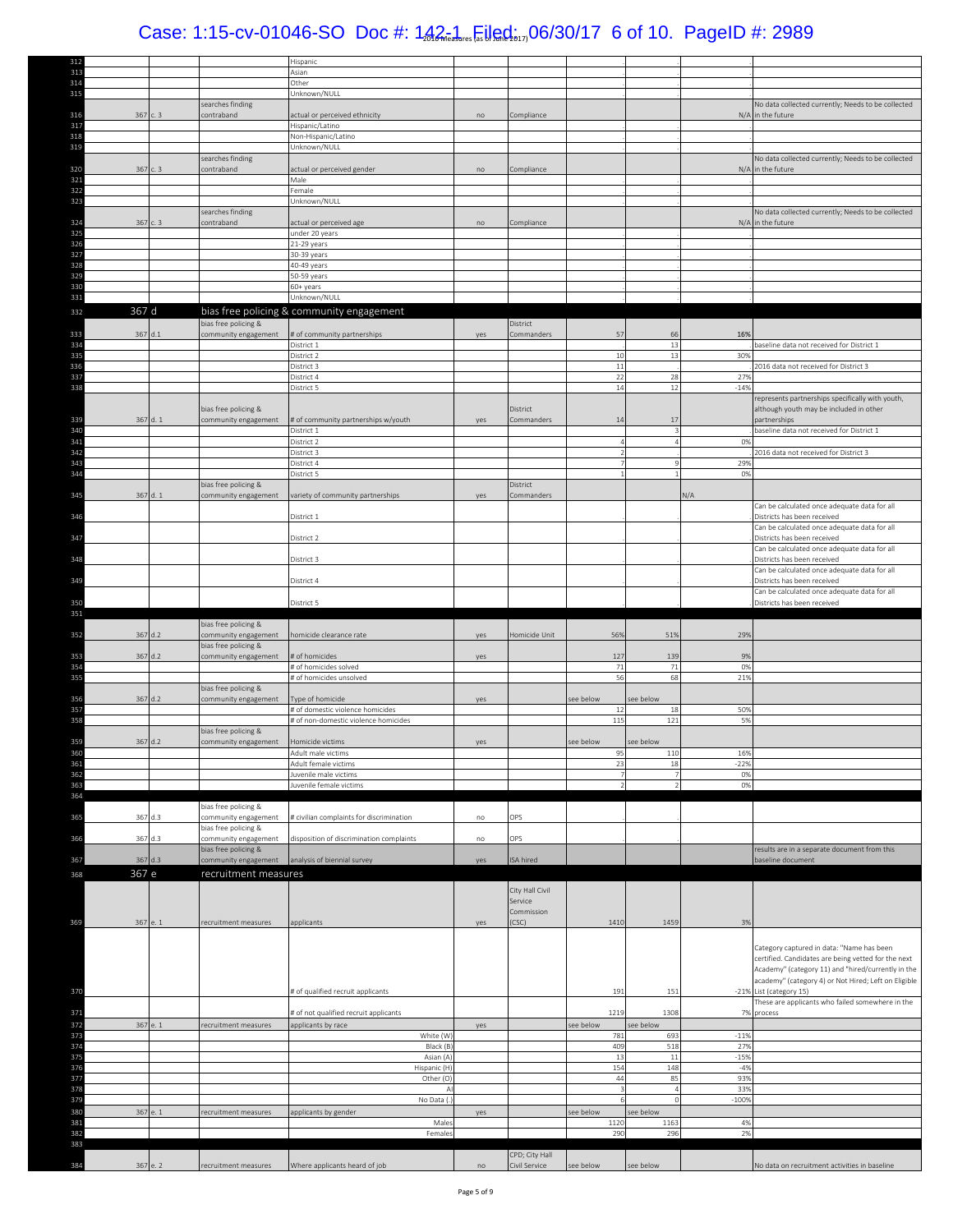#### Case: 1:15-cv-01046-SO Doc #: 142-1 Filed: 06/30/17 7 of 10. PageID #: 2990

| 385<br>386                                                                                     |          |                      |                                                                |     |                 |                                 |                 |                  |                                                    |
|------------------------------------------------------------------------------------------------|----------|----------------------|----------------------------------------------------------------|-----|-----------------|---------------------------------|-----------------|------------------|----------------------------------------------------|
|                                                                                                |          |                      | City Website                                                   |     |                 |                                 | 40%             |                  |                                                    |
| 387                                                                                            |          |                      | Frien<br>Google or other searc                                 |     |                 |                                 | 26%<br>199      |                  |                                                    |
| 388                                                                                            |          |                      | Other                                                          |     |                 |                                 | 14%             |                  |                                                    |
| 38 <sup>c</sup>                                                                                |          |                      | Bulletir                                                       |     |                 |                                 | 2%              |                  |                                                    |
| 390                                                                                            |          |                      | Word of mouth                                                  |     |                 |                                 | 0%              |                  |                                                    |
| 391                                                                                            |          |                      | Social media                                                   |     |                 |                                 | 0%              |                  |                                                    |
| 392                                                                                            |          |                      | Article or blog post                                           |     |                 |                                 | 0%              |                  |                                                    |
| 393                                                                                            |          |                      | Advertisement                                                  |     |                 |                                 | 0%              |                  |                                                    |
|                                                                                                |          |                      |                                                                |     | CPD; City Hall  |                                 |                 |                  |                                                    |
| 394<br>367                                                                                     | e. 2     | recruitment measures | <b>Recruitment Activity</b>                                    | no  | Civil Service   | see below                       | see below       |                  | No data on recruitment activities in baseline      |
| 395                                                                                            |          |                      | Billboards                                                     |     |                 |                                 |                 |                  |                                                    |
| 396                                                                                            |          |                      | <b>Billboard Impressions</b>                                   |     |                 |                                 | 53804           |                  |                                                    |
| 397                                                                                            |          |                      | Regional Transit Bus Posters                                   |     |                 |                                 | 2C              |                  |                                                    |
| 398                                                                                            |          |                      | Regional Transit Stations Posters                              |     |                 |                                 | 24              |                  |                                                    |
| 39 <sup>c</sup>                                                                                |          |                      | Mobile/digital video banner Ads                                |     |                 |                                 | 50000           |                  |                                                    |
| 400                                                                                            |          |                      | Facebook, Twitter, Instagram Posts                             |     |                 |                                 |                 |                  |                                                    |
| 401                                                                                            |          |                      | Blog posts/Websites                                            |     |                 |                                 | 60              |                  |                                                    |
| 402                                                                                            |          |                      | Radio Station Spots                                            |     |                 |                                 | $\Delta$        |                  |                                                    |
| 403                                                                                            |          |                      | Television                                                     |     |                 |                                 |                 |                  |                                                    |
|                                                                                                |          |                      |                                                                |     | CPD; City Hall  |                                 |                 |                  |                                                    |
| 404                                                                                            | 367 e. 2 | recruitment measures | # of Recruitment Partnerships                                  | no  | Civil Service   |                                 | 17              |                  | No data on recruitment activities in baseline      |
| 405                                                                                            |          |                      | All Race                                                       |     |                 |                                 |                 |                  |                                                    |
| 406                                                                                            |          |                      | Black                                                          |     |                 |                                 |                 |                  |                                                    |
| 407                                                                                            |          |                      | Hispanic                                                       |     |                 |                                 |                 |                  |                                                    |
| 408                                                                                            |          |                      |                                                                |     |                 |                                 |                 |                  |                                                    |
|                                                                                                |          |                      |                                                                |     |                 |                                 |                 |                  | Same number as above (# of non-qualified           |
|                                                                                                |          |                      |                                                                |     | City Hall Civil |                                 |                 |                  | applicants); considered anyone who is NOT hired    |
|                                                                                                |          |                      |                                                                |     | Service         |                                 |                 |                  | (category 4) and anyone whose name has NOT been    |
| 409<br>367                                                                                     | e. 3     | recruitment measures | # of applicants who failed initial screening                   | yes | Commission      | 1219                            | 1294            |                  | 6% certified (category 11)                         |
|                                                                                                |          |                      |                                                                |     | City Hall Civil |                                 |                 |                  |                                                    |
|                                                                                                |          |                      |                                                                |     | Service         |                                 |                 |                  |                                                    |
| 410<br>367                                                                                     | e. 3     | recruitment measures | reason for failures                                            | yes | Commission      | see below                       | see below       |                  |                                                    |
| 411                                                                                            |          |                      | 1- Application Rejected                                        |     |                 |                                 | 339             |                  | Application rejected - Not collected in 2015       |
| 412                                                                                            |          |                      | 2-Failed agility test                                          |     |                 | 166                             | 11 <sup>c</sup> | $-28%$           |                                                    |
| 413                                                                                            |          |                      | 3-No show for the Agility test                                 |     |                 | 85                              | 113             | 33%              |                                                    |
|                                                                                                |          |                      |                                                                |     |                 | N/A to reason for N/A to reason |                 |                  |                                                    |
| 414                                                                                            |          |                      | 4-Hired / Currently in the Academy                             |     |                 | failures                        | for failures    |                  |                                                    |
| 415                                                                                            |          |                      | 5-No response to certification                                 |     |                 | 183                             | 58              | $-68%$<br>$-38%$ |                                                    |
| 416<br>417                                                                                     |          |                      | 6-Passed over<br>7-Removed for background reason(s)            |     |                 | 13<br>66                        | 39              | $-41%$           |                                                    |
|                                                                                                |          |                      |                                                                |     |                 |                                 |                 |                  | 8 (no show for psych) and 13 (no PHS) are merged   |
| 418                                                                                            |          |                      |                                                                |     |                 |                                 |                 |                  | 12016 data                                         |
| 419                                                                                            |          |                      | 8-No show for the Psychological Exan<br>9-No longer interested |     |                 | 19                              | 26              | 37%              |                                                    |
| 420                                                                                            |          |                      | 10-Waived                                                      |     |                 | 17                              | 102             | 500%             |                                                    |
|                                                                                                |          |                      | 11-Name has been certified. Candidates are being               |     |                 | N/A to reason for N/A to reason |                 |                  |                                                    |
| 421                                                                                            |          |                      | vetted for the next Academy                                    |     |                 | failures                        | for failures    |                  |                                                    |
| 422                                                                                            |          |                      | 12-No show for the test                                        |     |                 | 394                             | 263             | $-33%$           |                                                    |
|                                                                                                |          |                      |                                                                |     |                 |                                 |                 |                  |                                                    |
| 423                                                                                            |          |                      | 13-Did not submit their Personal History Statemen              |     |                 | 240                             |                 | $-98%$           |                                                    |
| 424                                                                                            |          |                      | 14-Failed the test                                             |     |                 | 35                              | 223             | 537%             |                                                    |
|                                                                                                |          |                      |                                                                |     | City Hall Civil |                                 |                 |                  |                                                    |
|                                                                                                |          |                      |                                                                |     | Service         |                                 |                 |                  |                                                    |
| 425<br>367 e. 3                                                                                |          | recruitment measures | recruit failures by race                                       | yes | Commission      | see below                       | see below       |                  |                                                    |
| 426                                                                                            |          |                      | White (W) Failures                                             |     |                 | 658                             | 594             | $-10%$           |                                                    |
| 427                                                                                            |          |                      | Black (B) Failures                                             |     |                 | 375                             | 492             | 31%              |                                                    |
|                                                                                                |          |                      | Asian (A) Failures                                             |     |                 | 12                              |                 | $-25%$           |                                                    |
| 428                                                                                            |          |                      |                                                                |     |                 |                                 | 133             | 4%               |                                                    |
|                                                                                                |          |                      | Hispanic (H) Failures                                          |     |                 | 128                             |                 |                  |                                                    |
|                                                                                                |          |                      | Other (O) Failures                                             |     |                 | 41                              | 76              | 85%              |                                                    |
|                                                                                                |          |                      | Al Failures                                                    |     |                 |                                 |                 | 300%             |                                                    |
|                                                                                                |          |                      | No Data (.) Failures                                           |     |                 | $\overline{4}$                  |                 | $-100%$          |                                                    |
|                                                                                                |          |                      |                                                                |     | City Hall Civil |                                 |                 |                  |                                                    |
|                                                                                                |          |                      |                                                                |     | Service         |                                 |                 |                  |                                                    |
| 367                                                                                            | e. 3     | recruitment measures | recruit failures by ethnicity                                  | yes | Commission      | see below                       | see below       |                  |                                                    |
|                                                                                                |          |                      | Hispanic/Latino (H)                                            |     |                 | 128                             | 133             | 4%               |                                                    |
|                                                                                                |          |                      | Non-Hispanic/Latino                                            |     |                 | 1091                            | 1161            | 6%               |                                                    |
|                                                                                                |          |                      |                                                                |     | City Hall Civil |                                 |                 |                  |                                                    |
|                                                                                                |          |                      |                                                                |     | Service         |                                 |                 |                  |                                                    |
| 429<br>430<br>431<br>432<br>433<br>434<br>435<br>436<br>367                                    | e. 3     | ecruitment measures  | recruit failures by gender                                     | ves | Commission      | see below                       | see below       |                  |                                                    |
| 437                                                                                            |          |                      | Male Failure:                                                  |     |                 | 971                             | 1032            | 6%               |                                                    |
|                                                                                                |          |                      | Female Failures                                                |     |                 | 248                             | 277             | 12%              |                                                    |
| 438                                                                                            |          |                      |                                                                |     | City Hall Civil |                                 |                 |                  |                                                    |
|                                                                                                |          |                      |                                                                |     | Service         |                                 |                 |                  | Only have data on veterans; No data collected      |
|                                                                                                |          |                      | recruit failures by self identified disability                 | no  | Commission      |                                 |                 |                  | currently; Needs to be collected in the future     |
|                                                                                                |          |                      |                                                                |     |                 |                                 |                 |                  |                                                    |
|                                                                                                |          |                      |                                                                |     | City Hall Civil |                                 |                 |                  |                                                    |
|                                                                                                |          |                      |                                                                |     | Service         |                                 |                 |                  | No data collected currently; Needs to be collected |
|                                                                                                | 367 e. 4 | recruitment measures | # of applicants with fluency in other language                 | no  | Commission      |                                 |                 |                  | in the future                                      |
|                                                                                                |          |                      |                                                                |     |                 |                                 |                 |                  | No data collected currently; Needs to be collected |
|                                                                                                |          |                      | list of languages spoken by recruits                           | no  |                 |                                 |                 |                  | in the future                                      |
|                                                                                                |          |                      |                                                                |     |                 |                                 |                 |                  |                                                    |
|                                                                                                |          |                      |                                                                |     | City Hall Civil |                                 |                 |                  |                                                    |
|                                                                                                |          |                      |                                                                |     | Service         |                                 |                 |                  |                                                    |
| 367                                                                                            | e. 5     | recruitment measures | # of lateral candidates                                        | yes | Commission      | $\Omega$                        | 210             |                  | N/A The Division did not recruit laterals in 2015  |
|                                                                                                | 367 e. 5 | recruitment measures | laterals by race                                               | yes |                 | see below                       | ee below        |                  | The Division did not recruit laterals in 2015      |
|                                                                                                |          |                      | White (W)                                                      |     |                 | -0                              | 116             | N/A              |                                                    |
|                                                                                                |          |                      | Black (B)                                                      |     |                 | $\theta$                        | 57              | N/A              |                                                    |
|                                                                                                |          |                      | Asian (A)                                                      |     |                 | $\circ$                         |                 | N/A              |                                                    |
|                                                                                                |          |                      | Hispanic (H)                                                   |     |                 | $\circ$                         | 18              | N/A              |                                                    |
|                                                                                                |          |                      | Other (O)                                                      |     |                 | $\theta$                        | 17              | N/A              |                                                    |
|                                                                                                |          |                      | $\overline{A}$                                                 |     |                 | $\circ$<br>$\Omega$             |                 | N/A              |                                                    |
| 439<br>440<br>441<br>442<br>443<br>444<br>445<br>446<br>447<br>448<br>449<br>450<br>451<br>452 |          |                      | No Data (.                                                     |     |                 |                                 |                 | N/A              |                                                    |
| 453                                                                                            | 367 e. 5 | recruitment measures | ethnicity                                                      | yes |                 | see below<br>$\Omega$           | see below       |                  | The Division does not recruit laterals             |
| 454                                                                                            |          |                      | Hispanic/Latino                                                |     |                 | $\Omega$                        | 18              | N/A              |                                                    |
| 455                                                                                            |          |                      | Non-Hispanic/Latino                                            |     |                 |                                 | 192             | N/A              |                                                    |
| 456                                                                                            | 367 e. 5 | recruitment measures | laterals by gender                                             | yes |                 | see below<br>$^{\circ}$         |                 |                  | The Division does not recruit laterals             |
|                                                                                                |          |                      | Male                                                           |     |                 | $\Omega$                        | 174             | N/A              |                                                    |
| 367                                                                                            | e. 5     |                      | Female                                                         |     |                 |                                 | 35              | N/A              |                                                    |
| 457<br>458<br>459                                                                              |          | recruitment measures | Other information on laterals                                  | yes |                 | see below                       |                 |                  | The Division does not recruit laterals             |
| 460                                                                                            |          |                      | laterals with self identified disability                       |     |                 |                                 |                 | N/A              | 2016 data represents the number of PDs laterals    |
| 461                                                                                            |          |                      |                                                                |     |                 |                                 | 39              |                  | N/A worked for                                     |
|                                                                                                |          |                      | list of laterals former agencies                               |     |                 |                                 |                 |                  | 2016 data represents the number of years in which  |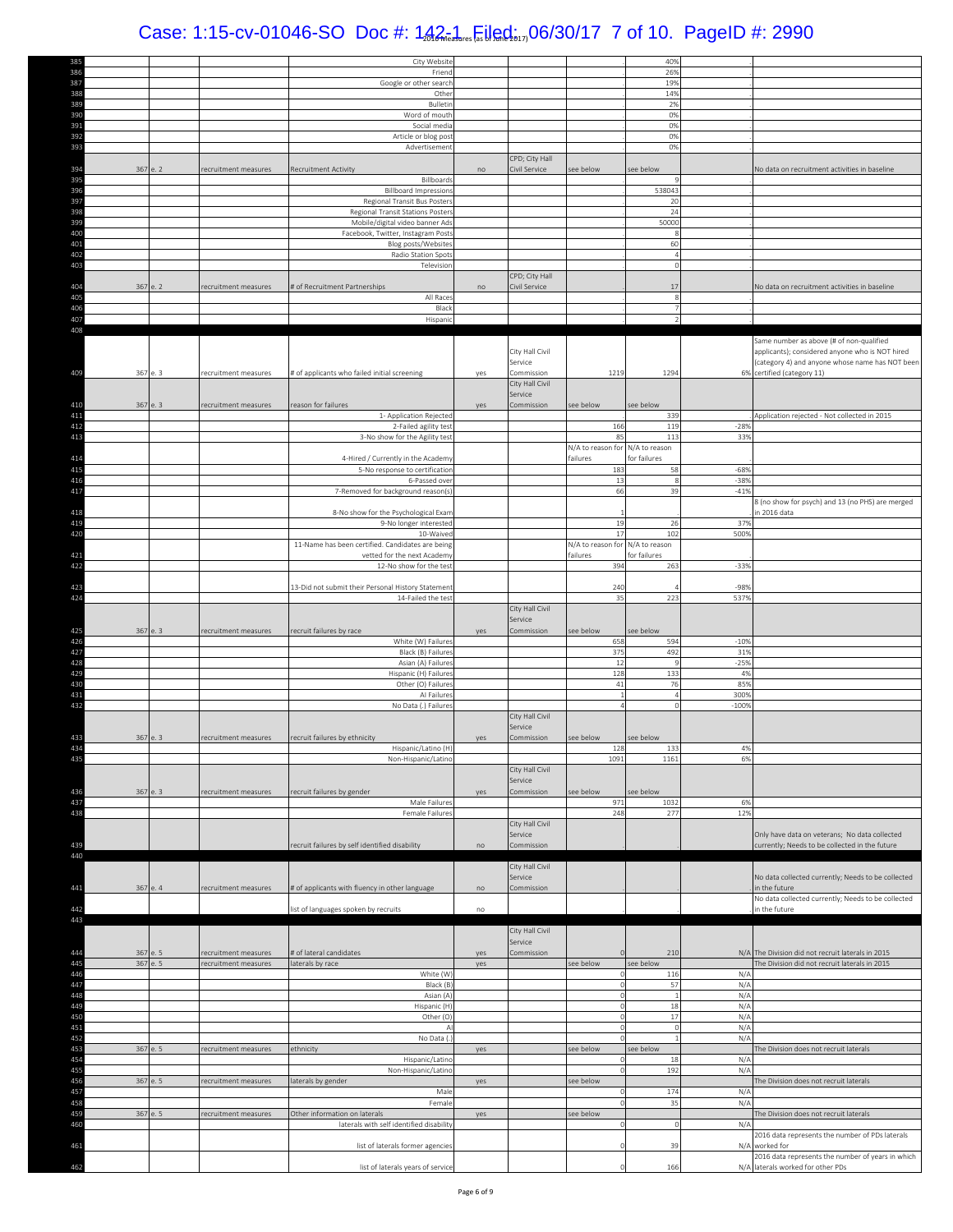# Case: 1:15-cv-01046-SO Doc #:  $1.42 - 1.42$   $1.42 - 0.06/30/17$  8 of 10. PageID #: 2991

| 463        |                 |      |                                             |                                                                          |            | City Hall Civil            |                     |                      |                |                                                                                                    |
|------------|-----------------|------|---------------------------------------------|--------------------------------------------------------------------------|------------|----------------------------|---------------------|----------------------|----------------|----------------------------------------------------------------------------------------------------|
| 464        | 367             | e. 6 | recruitment measures                        | applicant qualifications                                                 | ves        | Service<br>Commission      | see below           | see below            |                |                                                                                                    |
|            |                 |      |                                             |                                                                          |            |                            |                     |                      |                | This category captures those who attended college<br>for 2+ years, but did not obtain a BA degree  |
| 465<br>466 |                 |      |                                             | # applicants with 2+ years college<br># applicants with college degree   | yes        |                            | 455<br>240          | 802<br>247           | 76%<br>3%      | (includes those with associates degrees)                                                           |
|            |                 |      |                                             |                                                                          | yes        |                            |                     |                      |                | No data collected currently; only have 180+days;                                                   |
| 467        |                 |      |                                             | # applicants with 2+ years military                                      | no         |                            |                     |                      |                | Needs to be collected in the future<br>New item CPD collects that has been added to                |
| 468        |                 |      |                                             | # applicants with 180+ days military                                     | yes (new)  |                            | 161                 | 89                   | $-45%$         | baseline but not specified in Consent Decree                                                       |
|            |                 |      |                                             |                                                                          |            |                            |                     |                      |                | New item CPD collects that has been added to<br>baseline but not specified in Consent Decree;      |
| 469        |                 |      |                                             | disabled veterans                                                        | yes (new)  |                            | 14                  |                      |                | -86% misreported in 2015 (was reported as 1235)                                                    |
| 470        |                 |      |                                             |                                                                          |            | City Hall Civil            |                     |                      |                |                                                                                                    |
|            |                 |      |                                             | pass/fail rate in each phase of pre-employment                           |            | Service                    |                     |                      |                | pass calculated                                                                                    |
| 471<br>472 | 367             | e. 7 | ecruitment measures                         | process<br>2-Failed agility test                                         | yes        | Commission                 | see below<br>86.389 | ee below<br>90.24%   | 4%             | pass rate calculated                                                                               |
| 473<br>474 |                 |      |                                             | 3-No show for the Agility test<br>4-Hired / Currently in the Academy     |            |                            | 93.03%<br>N/A       | 90.73%<br>N/A        | $-2%$<br>N/A   | pass rate calculated<br>pass rate calculated                                                       |
| 475        |                 |      |                                             | 5-No response to certification                                           |            |                            | 84.99%              | 95.24%               | 12%            | pass rate calculated                                                                               |
| 476<br>477 |                 |      |                                             | 6-Passed over<br>7-Removed for background reason(s)                      |            |                            | 98.93%<br>94.59%    | 99.34%<br>96.80%     | 0%<br>2%       | pass rate calculated<br>pass rate calculated                                                       |
| 478        |                 |      |                                             | 8-No show for the Psychological Exam                                     |            |                            | 99.92%              | N/A                  | N/A            | pass rate calculated; merged with no PHS                                                           |
| 479<br>480 |                 |      |                                             | 9-No longer interested<br>10-Waived                                      |            |                            | 98.44%<br>98.61%    | 97.87%<br>91.63%     | $-1%$<br>$-7%$ | pass rate calculated<br>pass rate calculated                                                       |
|            |                 |      |                                             | 11-Name has been certified. Candidates are being                         |            |                            |                     |                      |                |                                                                                                    |
| 481<br>482 |                 |      |                                             | vetted for the next Academy<br>12-No show for the test                   |            |                            | N/A<br>67.68%       | N/A<br>78.42%        | 16%            | N/A pass rate calculated<br>pass rate calculated                                                   |
|            |                 |      |                                             |                                                                          |            |                            |                     |                      |                |                                                                                                    |
| 483<br>484 |                 |      |                                             | 13-Did not submit their Personal History Statement<br>14-Failed the test |            |                            | 80.31%<br>97.13%    | 99.67%<br>81.71%     | 24%<br>$-16%$  | pass rate calculated<br>pass rate calculated                                                       |
|            |                 |      |                                             |                                                                          |            | City Hall Civil            |                     |                      |                |                                                                                                    |
| 485        | 367             | e. 7 | recruitment measures                        | pass/fail rate by race                                                   | yes        | Service<br>Commission      | see below           | ee below             |                |                                                                                                    |
| 486        |                 |      |                                             | White (W) pass rate                                                      |            |                            | 46.029              | 51.27%               | 11%            | pass rate calculated                                                                               |
| 487<br>488 |                 |      |                                             | Black (B) pass rate<br>Asian (A) pass rate                               |            |                            | 69.24%<br>99.02%    | 59.64%<br>99.26%     | $-14%$<br>0%   | pass rate calculated<br>pass rate calculated                                                       |
| 489<br>490 |                 |      |                                             | Hispanic (H) pass rate                                                   |            |                            | 89.50%<br>96.649    | 89.09%<br>93.77%     | 0%<br>$-3%$    | pass rate calculated                                                                               |
| 491        |                 |      |                                             | Other (O) pass rate<br>Al pass rate                                      |            |                            | 99.92%              | 99.67%               | 0%             | pass rate calculated<br>pass rate calculated                                                       |
| 492        |                 |      |                                             | No Data (.) pass rate                                                    |            | City Hall Civil            | 99.67%              | 100.00%              | 0%             | pass rate calculated                                                                               |
|            |                 |      |                                             |                                                                          |            | Service                    |                     |                      |                |                                                                                                    |
| 493<br>494 | 367 e.7         |      | recruitment measures                        | pass/fail rate by ethnicity<br>Hispanic/Latino (H) pass rate             | yes        | Commission                 | see below<br>89.50% | ee below<br>89.099   | 0%             | pass rate calculated                                                                               |
| 495        |                 |      |                                             | Non-Hispanic/Latino pass rate                                            |            |                            | 85.089              | 83.93%               |                | -1% pass rate calculated                                                                           |
|            |                 |      |                                             |                                                                          |            | City Hall Civil<br>Service |                     |                      |                |                                                                                                    |
| 496        | 367             | e. 7 | ecruitment measures                         | pass/fail rate by gender                                                 | yes        | Commission                 | ee below            | ee below             |                |                                                                                                    |
| 497<br>498 |                 |      |                                             | Male Pass Rate<br>Female Pass Rat                                        |            |                            | 20.34%<br>79.669    | 15.34%<br>77.28%     | $-3%$          | -25% pass rate calculated<br>pass rate calculated                                                  |
|            |                 |      |                                             |                                                                          |            | City Hall Civil            |                     |                      |                |                                                                                                    |
| 499        | 367 e.7         |      | recruitment measures                        | pass/fail rate by self identified disability                             | no         | Service<br>Commission      |                     |                      |                | No data collected currently; Needs to be collected<br>in the future                                |
| 500        |                 |      |                                             |                                                                          |            |                            |                     |                      |                | No data collected currently; Needs to be collected                                                 |
| 501        | 367             | e. 8 | ecruitment measures                         | avg length of time to move through each phase of<br>preemployment        | no         |                            |                     |                      |                | in the future                                                                                      |
| 502        |                 |      |                                             | avg length of time to process applicants                                 |            |                            |                     |                      |                | No data collected currently; Needs to be collected<br>in the future                                |
| 503        |                 |      |                                             |                                                                          |            |                            |                     |                      |                |                                                                                                    |
| 504<br>505 | 367 e. 9<br>367 | e. 9 | recruitment measures<br>ecruitment measures | composition of recruit class<br>Initial Size of recruit class            | yes<br>yes |                            | see below<br>52     | see below<br>62      | 19%            |                                                                                                    |
|            |                 |      |                                             |                                                                          |            |                            |                     |                      |                | New item CPD collects that has been added to                                                       |
| 506        |                 |      |                                             | Remained                                                                 | yes (new)  |                            | 44                  | 51                   |                | 16% baseline but not specified in Consent Decree<br>New item CPD collects that has been added to   |
| 507<br>508 | 367 e. 9        |      |                                             | Separated                                                                | yes (new)  |                            |                     | 11                   |                | 38% baseline but not specified in Consent Decree                                                   |
|            |                 |      | ecruitment measures                         | Separated by Race                                                        | yes        |                            | see below           | ee below             |                | New item CPD collects that has been added to                                                       |
| 509        |                 |      |                                             | Black                                                                    | yes (new)  |                            |                     |                      | 50%            | baseline but not specified in Consent Decree<br>New item CPD collects that has been added to       |
| 510        |                 |      |                                             | White                                                                    | yes (new)  |                            |                     | я                    |                | 100% baseline but not specified in Consent Decree                                                  |
| 511        |                 |      |                                             | Hispanic                                                                 | yes (new)  |                            |                     | $\Omega$             |                | New item CPD collects that has been added to<br>-100% baseline but not specified in Consent Decree |
|            |                 |      |                                             |                                                                          |            |                            |                     |                      |                | New item CPD collects that has been added to                                                       |
| 512        |                 |      |                                             | Asian                                                                    | yes (new)  |                            |                     |                      | N/A            | baseline but not specified in Consent Decree<br>New item CPD collects that has been added to       |
| 513        |                 |      |                                             | Other                                                                    | yes (new)  |                            |                     |                      |                | N/A baseline but not specified in Consent Decree                                                   |
| 514        | 367 e. 9        |      | recruitment measures                        | Separated by Gender                                                      | yes        |                            | see below           | see below            |                | New item CPD collects that has been added to                                                       |
| 515        |                 |      |                                             | Male                                                                     | yes (new)  |                            |                     |                      |                | 14% baseline but not specified in Consent Decree<br>New item CPD collects that has been added to   |
| 516        |                 |      |                                             | Female                                                                   | yes (new)  |                            |                     |                      | 200%           | baseline but not specified in Consent Decree                                                       |
| 517        | 367 e. 9        |      | recruitment measures                        | composition of recruit classes by race                                   |            | Command Staff/<br>Academy  | see below           | ee below             |                |                                                                                                    |
| 518        |                 |      |                                             | Black                                                                    |            |                            |                     | 10                   | 25%            |                                                                                                    |
| 519<br>520 |                 |      |                                             | White<br>Hispanic                                                        |            |                            | 29<br>12            | 38<br>$\overline{2}$ | 31%<br>$-83%$  |                                                                                                    |
| 521        |                 |      |                                             | Asian                                                                    |            |                            |                     | $\overline{1}$       | N/A            |                                                                                                    |
| 522        |                 |      |                                             | Other                                                                    |            | Command Staff/             |                     | $\circ$              | $-100%$        |                                                                                                    |
| 523        | 367             | e. 9 | recruitment measures                        | composition of recruit classes by ethnicity                              |            | Academy                    | see below           | ee below             |                |                                                                                                    |
| 524<br>525 |                 |      |                                             | Hispanic/Latino<br>Non-Hispanic/Latino                                   |            |                            | 12<br>40            | 60                   | $-83%$<br>50%  |                                                                                                    |
|            |                 |      |                                             |                                                                          |            | Command Staff/             |                     |                      |                |                                                                                                    |
| 526<br>527 | 367             | e. 9 | recruitment measures                        | composition of recruit classes by gender<br>Male                         |            | Academy                    | see below<br>44     | ee below<br>43       | $-2%$          |                                                                                                    |
| 528        |                 |      |                                             | Female                                                                   |            |                            |                     | 19                   | 138%           |                                                                                                    |
|            | 367 e. 9        |      | recruitment measures                        | composition of recruit classes by self identified<br>disability          |            | no                         |                     |                      |                | No data collected currently; Needs to be collected<br>in the future                                |
| 529        |                 |      |                                             |                                                                          |            |                            |                     |                      |                |                                                                                                    |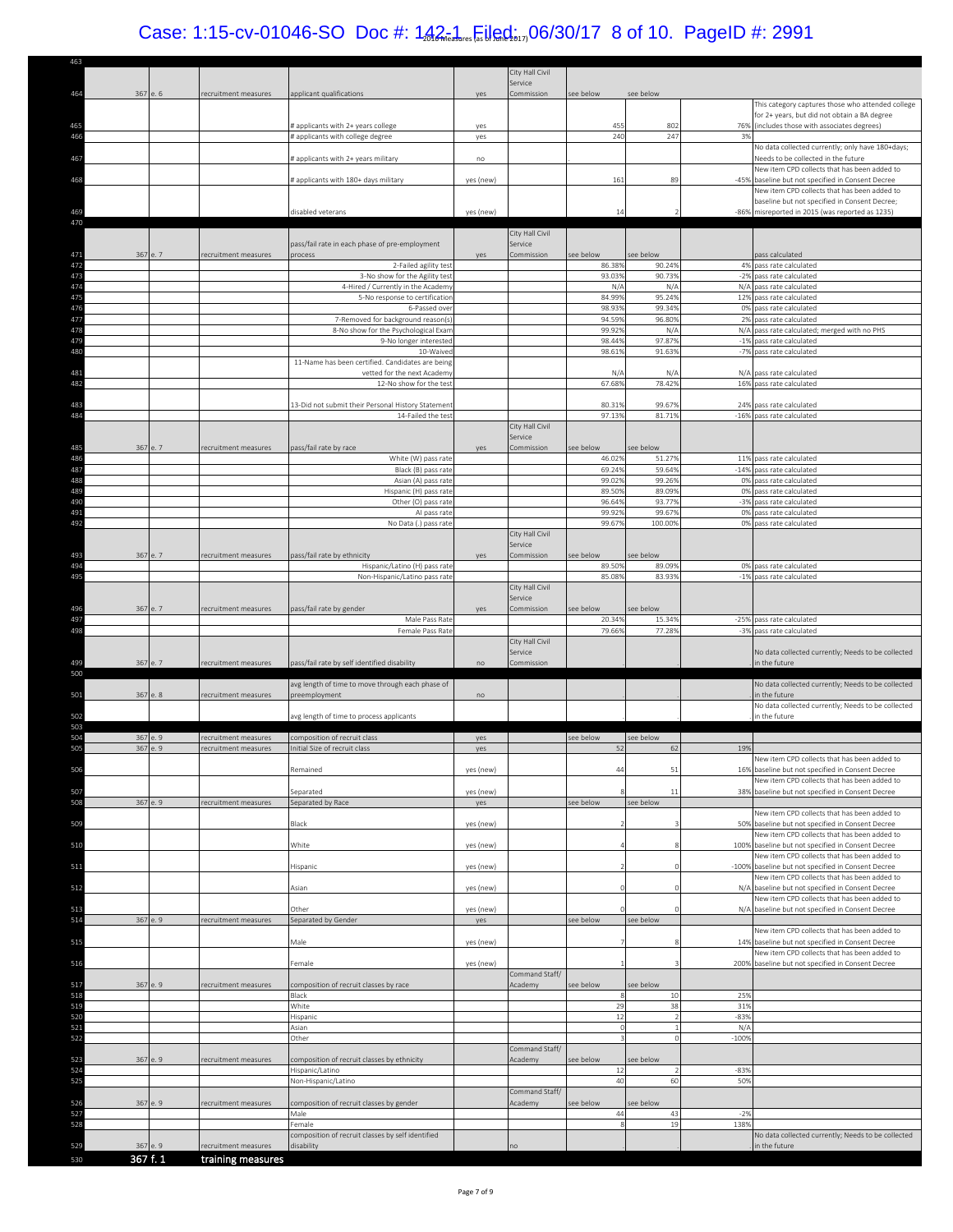# Case: 1:15-cv-01046-SO Doc #: 142-1 Filed: 06/30/17 9 of 10. PageID #: 2992

| 531               | 367 f. 1           |                | training measures                                         | # of officers provided training pursuant to this<br>agreement                                   | no  |                         |                          |                   |                 | uture comparisons                                                                                                        |
|-------------------|--------------------|----------------|-----------------------------------------------------------|-------------------------------------------------------------------------------------------------|-----|-------------------------|--------------------------|-------------------|-----------------|--------------------------------------------------------------------------------------------------------------------------|
| 532               | 367 f. 1           |                | raining measures                                          | % of officers provided training pursuant to this<br>agreement                                   | no  |                         |                          |                   |                 | uture comparisons                                                                                                        |
| 533<br>534        | 367 f. 2           |                | training measures                                         | students' evaluations of the adequacy of training in<br>type and frequency                      | no  |                         |                          |                   |                 | future comparisons                                                                                                       |
| 535               |                    |                |                                                           | modifications or improvements to training<br>resulting from the review and analysis required by |     |                         |                          |                   |                 |                                                                                                                          |
| 536<br>537        | 367 f. 3           |                | training measures                                         | this agreement<br>prevalence of training deficiencies as reflected by                           | no  |                         |                          |                   |                 | future comparisons                                                                                                       |
| 538<br>539        | 367 f. 4<br>367 g. |                | training measures<br>officer assistance & support efforts | problematic incidents or performance trends                                                     | no  |                         |                          |                   |                 | future comparisons                                                                                                       |
|                   | 367                |                | officer assistance &                                      |                                                                                                 |     | EAP                     |                          |                   |                 |                                                                                                                          |
| 540               |                    |                | support efforts<br>officer assistance &                   | availability of officer assistance & support services                                           | yes |                         | ee below                 | ee below          |                 | 2015 baseline data is underreported as the use of                                                                        |
| 541<br>542        | 367 g. 1           |                | support efforts                                           | use of officer assistance & support services                                                    | yes | EAP                     | 11                       | 209               |                 | 1800% service was not tracked.                                                                                           |
| 543               | 367 g. 2           |                | officer assistance &<br>support efforts                   | officer reports of adequacy of officer assistance &<br>support services                         | no  | EAP                     |                          |                   |                 | No data collected currently; Needs to be collected<br>n the future; Started collecting in late 2016                      |
| 544               | 367 g. 2           |                | officer assistance &<br>support efforts                   | survey analysis of adequacy of officer assistance &<br>support services                         | no  | EAP                     |                          |                   |                 | No data collected currently; Needs to be collected<br>in the future; Started collecting in late 2016                     |
| 545               | 367 h.             |                | supervision measures                                      |                                                                                                 |     |                         |                          |                   |                 |                                                                                                                          |
| 546               | 367                |                | supervision measures                                      | supervisors initial identification of officer violations                                        | no  |                         |                          |                   |                 | No data collected currently; Needs to be collected<br>n the future                                                       |
| 547               | 367                |                | supervision measures                                      | supervisors initial identification of officer<br>performance problems                           | no  |                         |                          |                   |                 | No data collected currently; Needs to be collected<br>n the future                                                       |
| 548               | 367                |                | supervision measures                                      | supervisors response to officer violations                                                      | no  |                         |                          |                   |                 | No data collected currently; Needs to be collected<br>n the future                                                       |
| 549               | 367h               |                | supervision measures                                      | supervisors response to performance problems                                                    | no  |                         |                          |                   |                 | No data collected currently; Needs to be collected<br>in the future                                                      |
| 550               | 367 i.             |                |                                                           | civilian complaints & investigations & discipline                                               |     |                         |                          |                   |                 |                                                                                                                          |
| 551               | 367                | i. 1           | civilian complaints &<br>investigations & discipline      | # of complaints                                                                                 | yes | IA, Inspections,<br>OPS | 294                      | 263               |                 | Of the 294 cases in 2015, only 45 have been<br>-11% completed and only 4 have gone through the PRB                       |
| 552               | 367 i. 1           |                | civilian complaints &<br>investigations & discipline      | increases/decreases related to access                                                           | no  | IA, Inspections,<br>OPS |                          |                   |                 | No data collected currently; Needs to be collected<br>in the future                                                      |
| 553               |                    |                | civilian complaints &                                     |                                                                                                 |     | IA, Inspections,        |                          |                   |                 |                                                                                                                          |
| 554               | 367                | $\overline{2}$ | investigations & discipline                               | # sustained by complaint type                                                                   | no  | <b>OPS</b>              |                          |                   | 250%            | PRB looked at 4 cases in 2015                                                                                            |
| 555<br>556        |                    |                |                                                           | False Report<br>Harassment                                                                      |     |                         |                          | $\Omega$          | N/A<br>N/A      |                                                                                                                          |
| 557<br>558        |                    |                |                                                           | mproper Procedure<br>nfraction Notice (UTT/PIN)                                                 |     |                         |                          |                   | 100%<br>N/A     |                                                                                                                          |
| 559<br>560        |                    |                |                                                           | Lack of Service<br>Not Provided by Complainant                                                  |     |                         |                          | $\Omega$          | N/A<br>N/A      |                                                                                                                          |
| 561<br>562        |                    |                |                                                           | Other<br>Physical Abuse/Excessive Force                                                         |     |                         |                          | $\Omega$          | N/A<br>N/A      |                                                                                                                          |
| 563               |                    |                |                                                           | <b>Jnprofessional</b>                                                                           |     |                         |                          |                   | 200%            |                                                                                                                          |
| 564               | 367                | $\overline{2}$ | civilian complaints &<br>investigations & discipline      | # exonerated by complaint type                                                                  | no  | IA, Inspections,<br>OPS |                          |                   | N/A             |                                                                                                                          |
| 565<br>566        |                    |                |                                                           | False Report<br>Harassment                                                                      |     |                         | $\cap$<br>$\Omega$       | $\Omega$          | N/A<br>N/A      |                                                                                                                          |
| 567<br>568        |                    |                |                                                           | mproper Procedure<br>nfraction Notice (UTT/PIN)                                                 |     |                         |                          |                   | N/A<br>N/A      |                                                                                                                          |
| <b>569</b>        |                    |                |                                                           | Lack of Service                                                                                 |     |                         |                          |                   | N/A             |                                                                                                                          |
| <b>570</b><br>571 |                    |                |                                                           | Not Provided by Complainant<br>Other                                                            |     |                         |                          |                   | N/A<br>N/A      |                                                                                                                          |
| 572<br>573        |                    |                |                                                           | Physical Abuse/Excessive Force<br>Unprofessional                                                |     |                         |                          | $\Omega$          | N/A<br>N/A      |                                                                                                                          |
| 574               | 367                | i. 2           | civilian complaints &<br>nvestigations & discipline       | # unfounded by complaint type                                                                   | no  | IA, Inspections,<br>OPS |                          | 13                | 550%            |                                                                                                                          |
| 575<br>576        |                    |                |                                                           | False Report<br>Harassment                                                                      |     |                         |                          | $\circ$           | N/A<br>N/A      |                                                                                                                          |
| 577               |                    |                |                                                           | mproper Procedure                                                                               |     |                         |                          |                   | 200%            |                                                                                                                          |
| 578<br>579        |                    |                |                                                           | Infraction Notice (UTT/PIN)<br>Lack of Service                                                  |     |                         | C                        | $\Omega$          | N/A<br>N/A      |                                                                                                                          |
| 580<br>581        |                    |                |                                                           | Not Provided by Complainant<br>Other                                                            |     |                         | $\epsilon$<br>$\epsilon$ | 0                 | N/A<br>N/A      |                                                                                                                          |
| 582<br>583        |                    |                |                                                           | Physical Abuse/Excessive Force<br>Unprofessional                                                |     |                         | ſ                        |                   | N/A<br>300%     |                                                                                                                          |
| 584               | 367                | $\cdot$ 2      | civilian complaints &<br>investigations & discipline      | # not sustained by complaint type                                                               | no  | OPS                     |                          |                   |                 | No data collected currently; Needs to be collected<br>in the future                                                      |
| 585               |                    |                |                                                           | False Report                                                                                    |     |                         |                          |                   |                 | No data collected currently; Needs to be collected<br>n the future                                                       |
| 586               |                    |                |                                                           | Harassment                                                                                      |     |                         |                          |                   |                 | No data collected currently; Needs to be collected<br>n the future                                                       |
| 587               |                    |                |                                                           | mproper Procedure                                                                               |     |                         |                          |                   |                 | No data collected currently; Needs to be collected<br>in the future                                                      |
| 588               |                    |                |                                                           | nfraction Notice (UTT/PIN)                                                                      |     |                         |                          |                   |                 | No data collected currently; Needs to be collected<br>n the future                                                       |
| 589               |                    |                |                                                           | ack of Service                                                                                  |     |                         |                          |                   |                 | No data collected currently; Needs to be collected<br>n the future                                                       |
| 590               |                    |                |                                                           | Not Provided by Complainant                                                                     |     |                         |                          |                   |                 | No data collected currently; Needs to be collected<br>in the future                                                      |
| 591               |                    |                |                                                           | Other                                                                                           |     |                         |                          |                   |                 | No data collected currently; Needs to be collected<br>n the future                                                       |
| 592               |                    |                |                                                           | Physical Abuse/Excessive Force                                                                  |     |                         |                          |                   |                 | No data collected currently; Needs to be collected<br>n the future<br>No data collected currently; Needs to be collected |
| 593               |                    |                | civilian complaints &                                     | <b>Jnprofessional</b>                                                                           |     |                         |                          |                   |                 | n the future                                                                                                             |
| 594<br>595        | 367                | i. 2           | investigations & discipline                               | # of administratively dismissed<br>False Report                                                 | no  | OPS                     | 39                       | 90<br>$\Omega$    | 131%<br>$-100%$ |                                                                                                                          |
| 596<br>597        |                    |                |                                                           | Harassment<br>mproper Procedure                                                                 |     |                         |                          | 14<br>28          | 250%<br>211%    |                                                                                                                          |
| 598               |                    |                |                                                           | nfraction Notice (UTT/PIN)                                                                      |     |                         |                          | $\Delta$          | 100%            |                                                                                                                          |
| 599<br>600        |                    |                |                                                           | Lack of Service<br>Not Provided by Complainant                                                  |     |                         |                          | 13<br>$\mathbf 0$ | 550%<br>$-100%$ |                                                                                                                          |
| 601<br>602        |                    |                |                                                           | Other<br>Physical Abuse/Excessive Force                                                         |     |                         |                          | $\overline{4}$    | $-50%$<br>100%  |                                                                                                                          |
| 603               |                    |                |                                                           | Unprofessional                                                                                  |     |                         | 16                       | 23                | 44%             |                                                                                                                          |